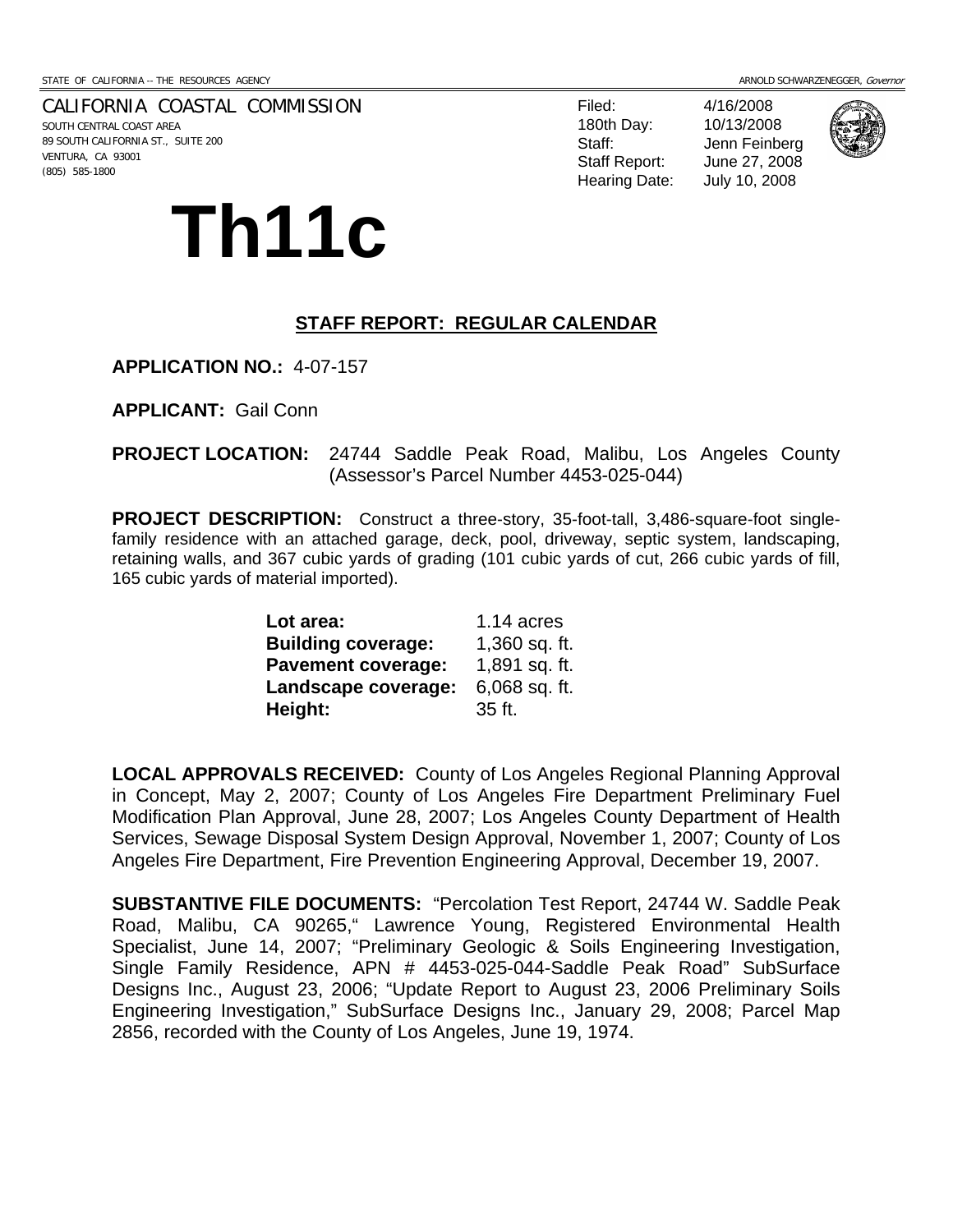#### **SUMMARY OF STAFF RECOMMENDATION**

Staff recommends **APPROVAL** of the proposed project with **Eleven (11) CONDITIONS** regarding (1) plans conforming to geologic recommendation, (2) drainage and polluted runoff control plans, (3) landscaping and erosion control, (4) assumption of risk, (5) structural appearance, (6) lighting, (7) removal of natural vegetation, (8) future development restriction, (9) deed restriction, (10) pool and spa drainage and maintenance, and (11) condition compliance.

The applicant proposes to construct a three-story, 35-foot-tall, 3,486-square-foot singlefamily residence with an attached garage, deck, pool, driveway, septic system, landscaping, retaining walls, and 367 cubic yards of grading (101 cubic yards of cut, 266 cubic yards of fill, 165 cubic yards of material imported).

The project site is a vacant 1.14-acre hillside parcel (APN 4453-025-004) located at 24744 Saddle Peak Road, northeast of the intersection of Saddle Peak Road and Loma Metisse Street, in the Santa Monica Mountains area, in western Los Angeles County. The area surrounding the parcel is primarily developed with low density single family residences. While the subject parcel supports scattered mixed chaparral vegetation, this vegetation is not considered to be environmentally sensitive habitat area (ESHA), as the subject site is surrounded by other residentially developed parcels and is, thus, not part of a large, contiguous block of relatively pristine native vegetation. Therefore, due to its location, the proposed development will not result in any loss of ESHA from either the construction of the residence or from any associated fuel modification requirements.

A portion of the Backbone Trail is located approximately one mile north of the subject property. However, the Backbone Trail does not cross any portion of the subject site and the proposed development will not result in any adverse impacts to public access.

The standard of review for the proposed permit application is the Chapter Three policies of the Coastal Act. As conditioned by the conditions proposed below, the proposed project is consistent with all applicable Chapter Three policies of the Coastal Act.

### **Table of Contents**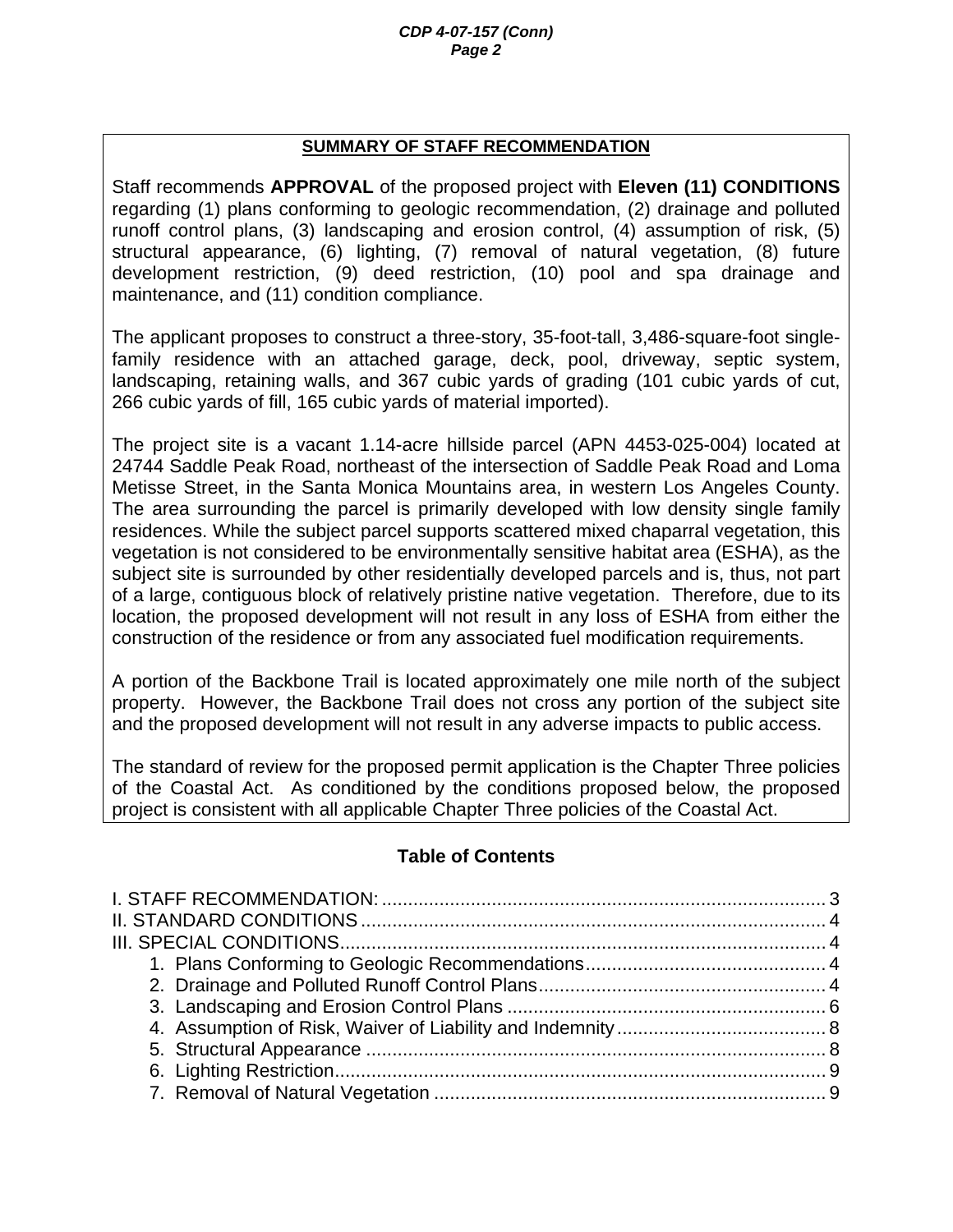#### *CDP 4-07-157 (Conn) Page 3*

<span id="page-2-0"></span>

#### **EXHIBITS**

Exhibit 1: Vicinity Map Exhibit 2: Site Plan Exhibit 3: North Elevation Exhibit 4: West Elevation Exhibit 5: East Elevation Exhibit 6: Grading Plan Exhibit 7: Parcel Map for Lot Creation

## **I. STAFF RECOMMENDATION:**

### **I. Approval with Conditions**

The staff recommends that the Commission adopt the following resolution:

#### **MOTION:** *I move that the Commission approve Coastal Development Permit No. 4-07-157 pursuant to the staff recommendation.*

### **STAFF RECOMMENDATION OF APPROVAL:**

Staff recommends a **YES** vote. Passage of this motion will result in approval of the permit as conditioned and adoption of the following resolution and findings. The motion passes only by affirmative vote of a majority of the Commissioners present.

### **RESOLUTION TO APPROVE THE PERMIT:**

The Commission hereby approves a coastal development permit for the proposed development and adopts the findings set forth below on grounds that the development as conditioned will be in conformity with the policies of Chapter 3 of the Coastal Act and will not prejudice the ability of the local government having jurisdiction over the area to prepare a Local Coastal Program conforming to the provisions of Chapter 3. Approval of the permit complies with the California Environmental Quality Act because either 1) feasible mitigation measures and/or alternatives have been incorporated to substantially lessen any significant adverse effects of the development on the environment, or 2) there are no further feasible mitigation measures or alternatives that would substantially lessen any significant adverse impacts of the development on the environment.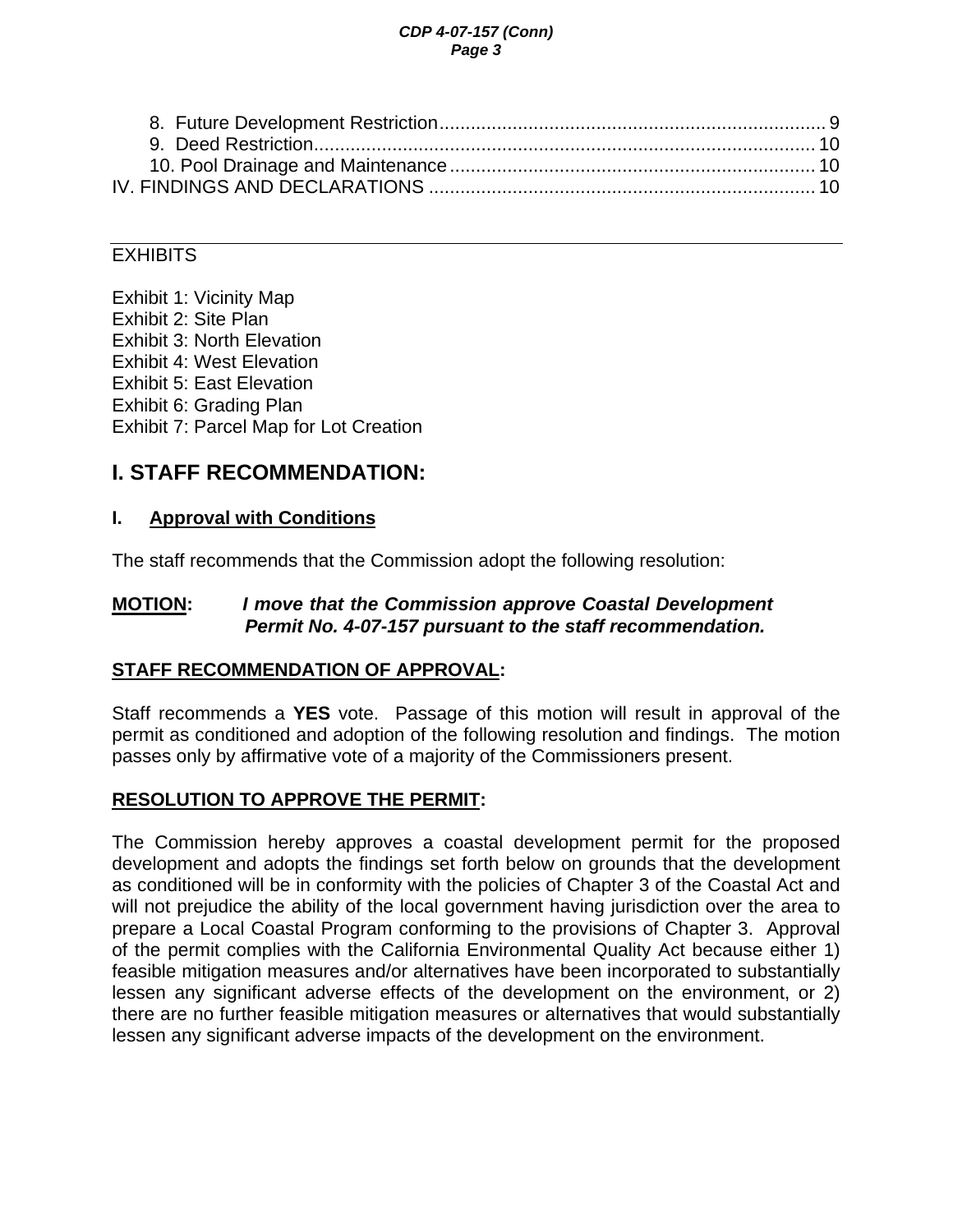# <span id="page-3-0"></span>**II. STANDARD CONDITIONS**

**1. Notice of Receipt and Acknowledgment.** The permit is not valid and development shall not commence until a copy of the permit, signed by the permitee or authorized agent, acknowledging receipt of the permit and acceptance of the terms and conditions, is returned to the Commission office.

**2. Expiration.** If development has not commenced, the permit will expire two years from the date on which the Commission voted on the application. Development shall be pursued in a diligent manner and completed in a reasonable period of time. Application for extension of the permit must be made prior to the expiration date.

**3. Interpretation.** Any questions of intent or interpretation of any condition will be resolved by the Executive Director or the Commission.

**4. Assignment.** The permit may be assigned to any qualified person, provided assignee files with the Commission an affidavit accepting all terms and conditions of the permit.

**5. Terms and Conditions Run with the Land.** These terms and conditions shall be perpetual, and it is the intention of the Commission and the permitee to bind all future owners and possessors of the subject property to the terms and conditions.

# **III. SPECIAL CONDITIONS**

### **1. Plans Conforming to Geologic Recommendations**

By acceptance of this permit, the applicant agrees to comply with the recommendations contained in the following reports: (1) "Updated Report, 24744 Saddle Peak Road," SubSurface Designs Inc., January 29, 2008; and (2) "Preliminary Geologic and Soils Engineering Investigation, Proposed Single Family Residence, APN # 4453-025-044- Saddle Peak Road," SubSurface Designs Inc., August 23, 2006. These recommendations, including recommendations concerning foundations, construction, retaining walls, grading, septic system, and drainage, shall be incorporated into all final design and construction plans, which must be reviewed and approved by the consultant prior to commencement of development.

The final plans approved by the consultant shall be in substantial conformance with the plans approved by the Commission relative to construction, grading, and drainage. Any substantial changes in the proposed development approved by the Commission that may be required by the consultant shall require amendment(s) to the permit(s) or new Coastal Development Permit(s).

## **2. Drainage and Polluted Runoff Control Plans**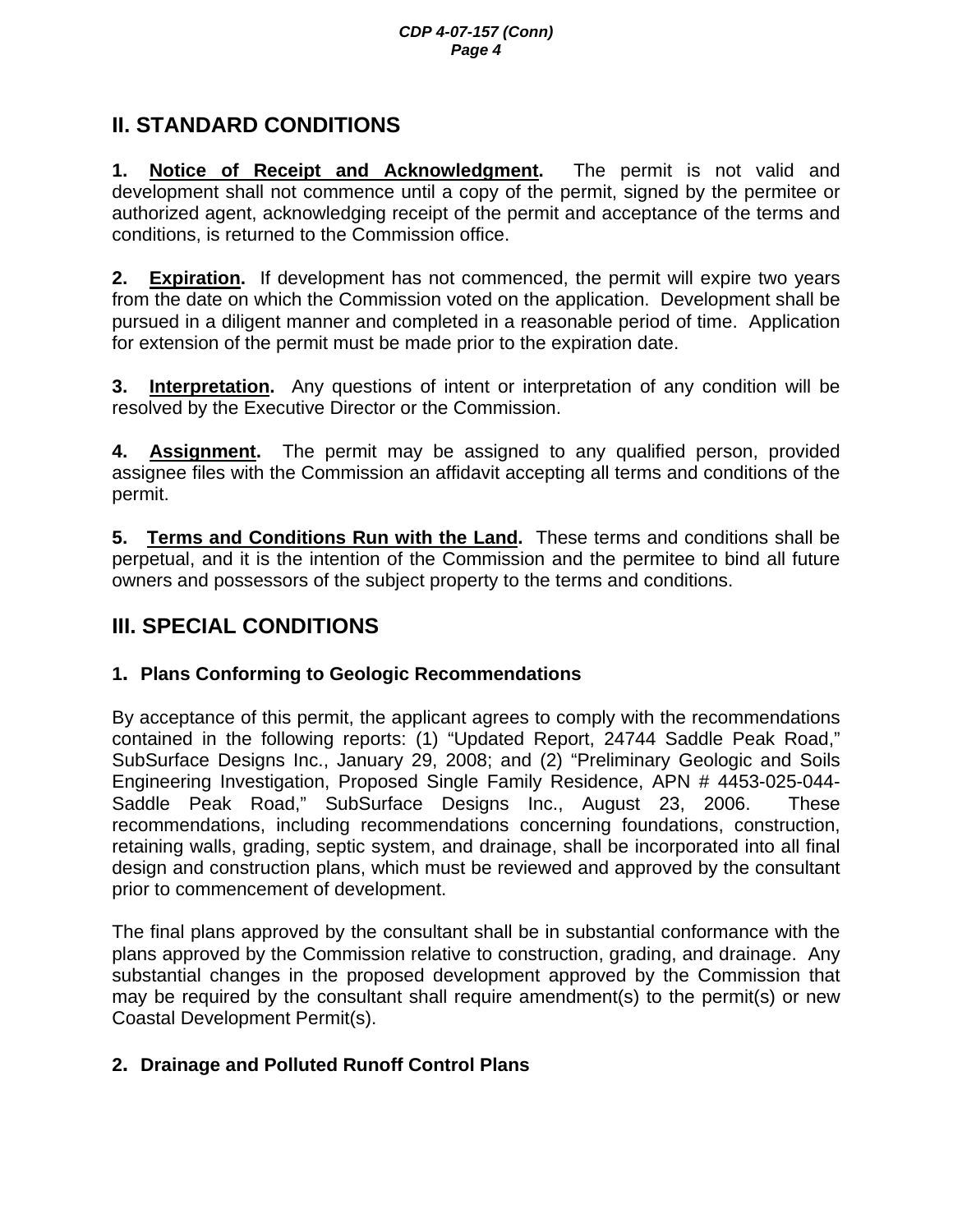#### *CDP 4-07-157 (Conn) Page 5*

- A. *Prior to issuance of the Coastal Development Permit,* the applicant shall submit for the review and approval of the Executive Director, final drainage and runoff control plans, including supporting calculations. The plan shall be prepared by a licensed engineer and shall incorporate structural and non-structural Best Management Practices (BMPs) designed to control the volume, velocity and pollutant load of stormwater leaving the developed site. The plan shall be reviewed and approved by the consulting engineering geologist to ensure the plan is in conformance with geologist's recommendations. In addition to the specifications above, the plan shall be in substantial conformance with the following requirements:
- (a) Selected BMPs (or suites of BMPs) shall be designed to treat, infiltrate or filter the amount of stormwater runoff produced by all storms up to and including the 85<sup>th</sup> percentile, 24-hour runoff event for volume-based BMPs, and/or the 85th percentile, 1-hour runoff event, with an appropriate safety factor (i.e., 2 or greater), for flow-based BMPs.
- (b) Runoff shall be conveyed off site in a non-erosive manner.
- (c) Energy dissipating measures shall be installed at the terminus of outflow drains.
- (d) The plan shall include provisions for maintaining the drainage system, including structural BMPs, in a functional condition throughout the life of the approved development. Such maintenance shall include the following: (1) BMPs shall be inspected, cleaned and repaired when necessary prior to the onset of the storm season, no later than September  $30<sup>th</sup>$  each year and (2) should any of the project's surface or subsurface drainage/filtration structures or other BMPs fail or result in increased erosion, the applicant/landowner or successor-in-interest shall be responsible for any necessary repairs to the drainage/filtration system or BMPs and restoration of the eroded area. Should repairs or restoration become necessary, prior to the commencement of such repair or restoration work, the applicant shall submit a repair and restoration plan to the Executive Director to determine if an amendment or new coastal development permit is required to authorize such work.
- (e) The permittee shall undertake development in accordance with the approved final plans. Any proposed changes to the approved final plans shall be reported to the Executive Director. No changes to the approved final plans shall occur without a Commission amendment to this coastal development permit unless the Executive Director determines that no amendment is legally required.
- B. The permittee shall undertake development in accordance with the approved final plans. Any proposed changes to the approved final plans shall be reported to the Executive Director. No changes to the approved final plans shall occur without a Commission amendment to this coastal development permit unless the Executive Director determines that no amendment is legally required.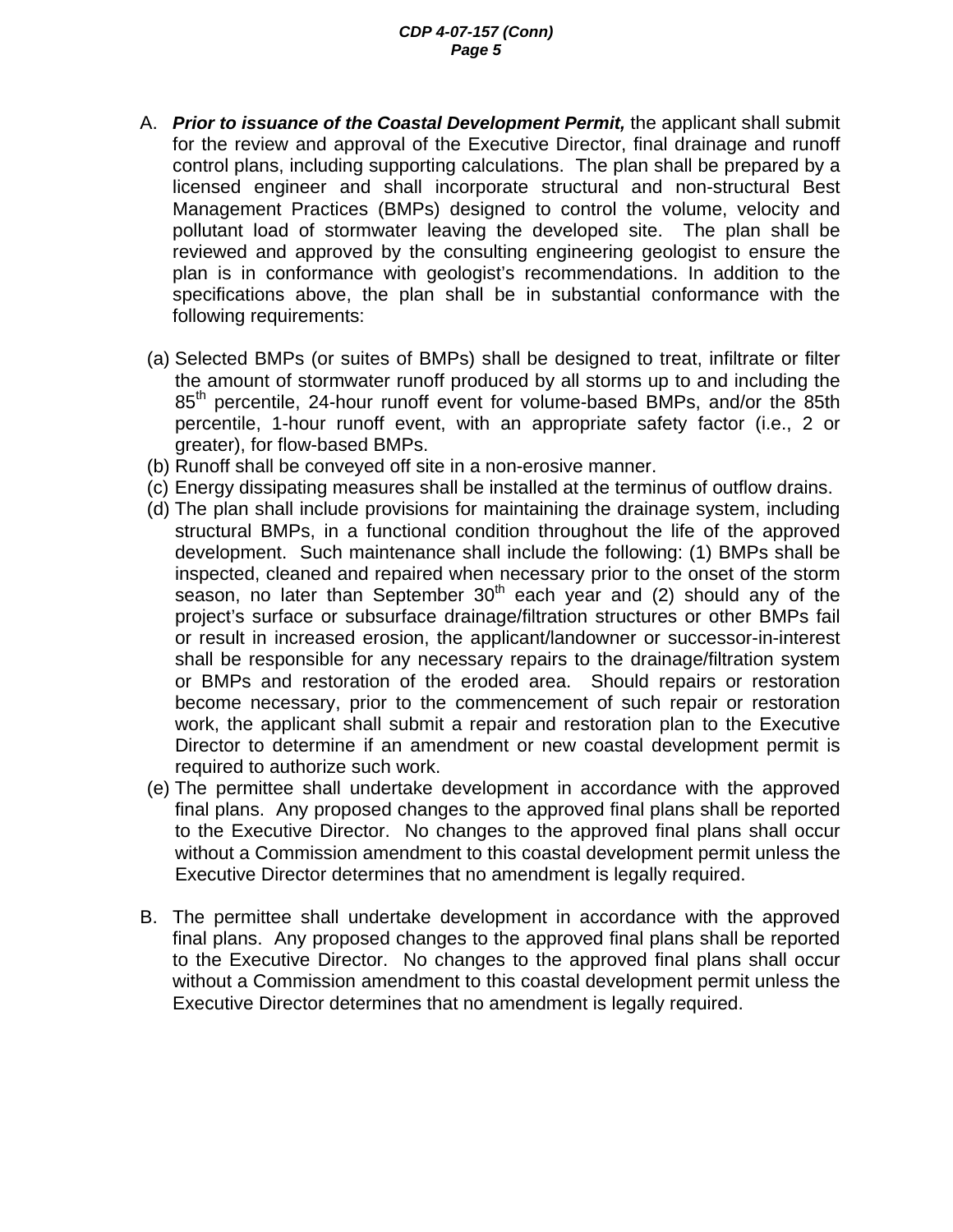### <span id="page-5-0"></span>**3. Landscaping and Erosion Control Plans**

**Prior to issuance of a Coastal Development Permit**, the applicant shall submit final landscaping and erosion control plans, prepared by a licensed landscape architect or a qualified resource specialist, for review and approval by the Executive Director. The plans shall incorporate the criteria set forth below. All development shall conform to the approved landscaping and erosion control plans:

### **A) Landscaping Plan**

- 1) All graded & disturbed areas on the subject site shall be planted and maintained for erosion control purposes within (60) days of receipt of the certificate of occupancy for the residence. To minimize the need for irrigation all landscaping and revegetation shall consist primarily of native/drought resistant plants, as listed by the California Native Plant Society, Santa Monica Mountains Chapter, in their document entitled Recommended List of Plants for Landscaping in the Santa Monica Mountains, dated February 5, 1996. All native plant species shall be of local genetic stock. No plant species listed as problematic and/or invasive by the California Native Plant Society, the California Invasive Plant Council, or by the State of California shall be employed or allowed to naturalize or persist on the site. No plant species listed as a 'noxious weed' by the State of California or the U.S. Federal Government shall be utilized or maintained within the property.
- 2) All cut and fill slopes shall be stabilized with planting at the completion of final grading. Planting shall be primarily of native plant species indigenous to the Santa Monica Mountains using accepted planting procedures, consistent with fire safety requirements. All native plant species shall be of local genetic stock. Such planting shall be adequate to provide 90 percent coverage within two (2) years, and this requirement shall apply to all disturbed soils;
- 3) Plantings will be maintained in good growing condition throughout the life of the project and, whenever necessary, shall be replaced with new plant materials to ensure continued compliance with applicable landscape requirements;
- 4) Vegetation within 20 feet of the proposed house may be removed to mineral earth, vegetation within a 200-foot radius of the main structure may be selectively thinned in order to reduce fire hazard. However, such thinning shall only occur in accordance with an approved long-term fuel modification plan submitted pursuant to this special condition. The fuel modification plan shall include details regarding the types, sizes and location of plant materials to be removed, and how often thinning is to occur. In addition, the applicant shall submit evidence that the fuel modification plan has been reviewed and approved by the Forestry Department of Los Angeles County. Irrigated lawn, turf and ground cover planted within the thirty foot radius of the proposed house shall be selected from the most drought tolerant species or subspecies, or varieties suited to the Mediterranean climate of the Santa Monica Mountains.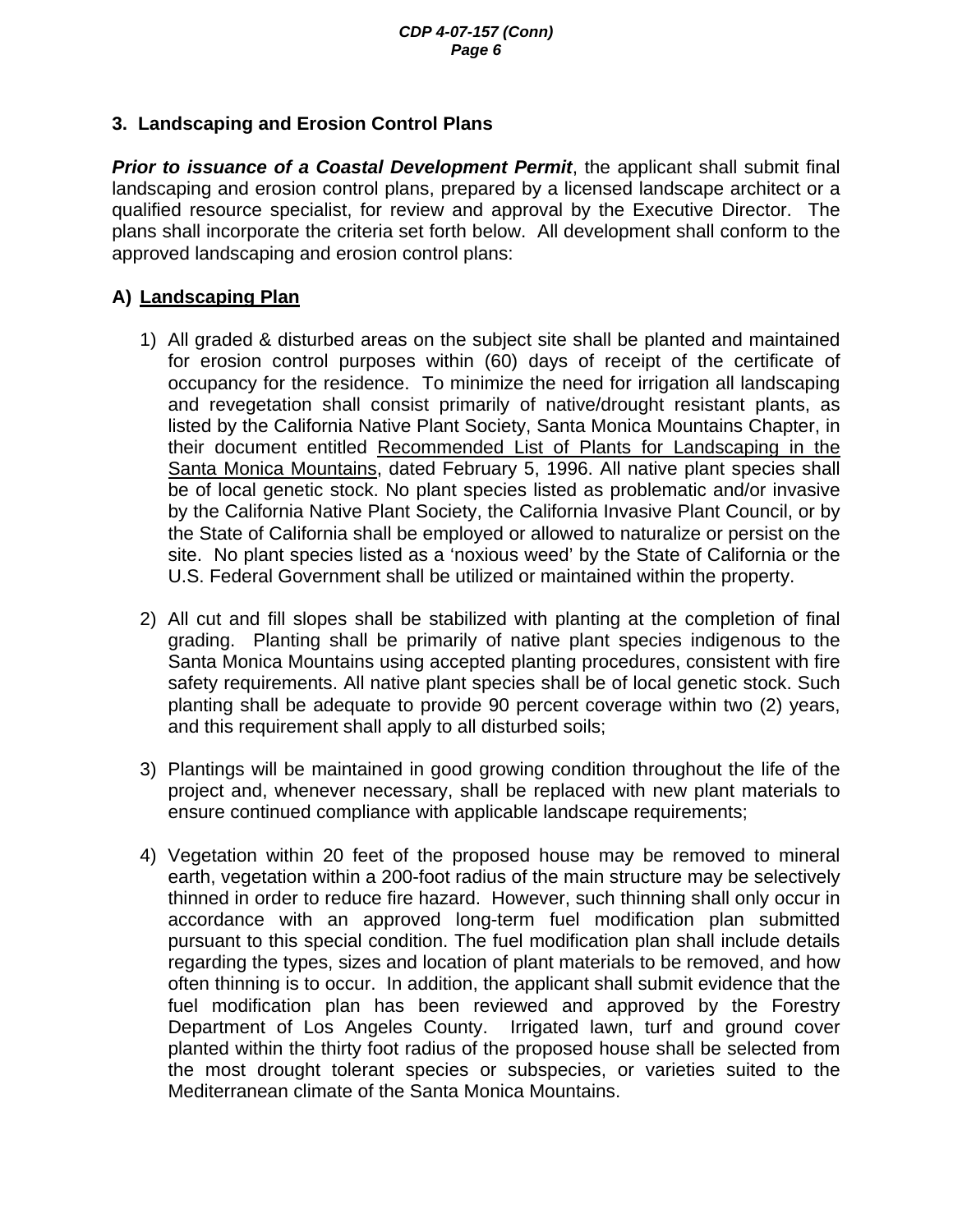5) Rodenticides containing any anticoagulant compounds (including, but not limited to, Warfarin, Brodifacoum, Bromadiolone or Diphacinone) shall not be used.

The Permittee shall undertake development in accordance with the final approved plan. Any proposed changes to the approved final plan shall be reported to the Executive Director. No changes to the approved final plan shall occur without a Coastal Commission - approved amendment to the coastal development permit, unless the Executive Director determines that no amendment is required.

#### **B) Interim Erosion Control Plan**

- 1) The plan shall delineate the areas to be disturbed by grading or construction activities and shall include any temporary access roads, staging areas and stockpile areas. The natural areas on the site shall be clearly delineated on the project site with fencing or survey flags.
- 2) The plan shall specify that should grading take place during the rainy season (November 1 – March 31) the applicant shall install or construct temporary sediment basins (including debris basins, desilting basins or silt traps), temporary drains and swales, sand bag barriers, silt fencing, stabilize any stockpiled fill with geofabric covers or other appropriate cover, install geotextiles or mats on all cut or fill slopes and close and stabilize open trenches as soon as possible. These erosion measures shall be required on the project site prior to or concurrent with the initial grading operations and maintained through out the development process to minimize erosion and sediment from runoff waters during construction. All sediment should be retained on-site unless removed to an appropriate approved dumping location either outside the coastal zone or to a site within the coastal zone permitted to receive fill.
- 3) The plan shall also include temporary erosion control measures should grading or site preparation cease for a period of more than 30 days, including but not limited to: stabilization of all stockpiled fill, access roads, disturbed soils and cut and fill slopes with geotextiles and/or mats, sand bag barriers, silt fencing; temporary drains and swales and sediment basins. The plans shall also specify that all disturbed areas shall be seeded with native grass species and include the technical specifications for seeding the disturbed areas. These temporary erosion control measures shall be monitored and maintained until grading or construction operations resume.

 The Permittee shall undertake development in accordance with the final approved plan. Any proposed changes to the approved final plan shall be reported to the Executive Director. No changes to the approved final plan shall occur without a Coastal Commission - approved amendment to the coastal development permit, unless the Executive Director determines that no amendment is required.

### **C) Monitoring.**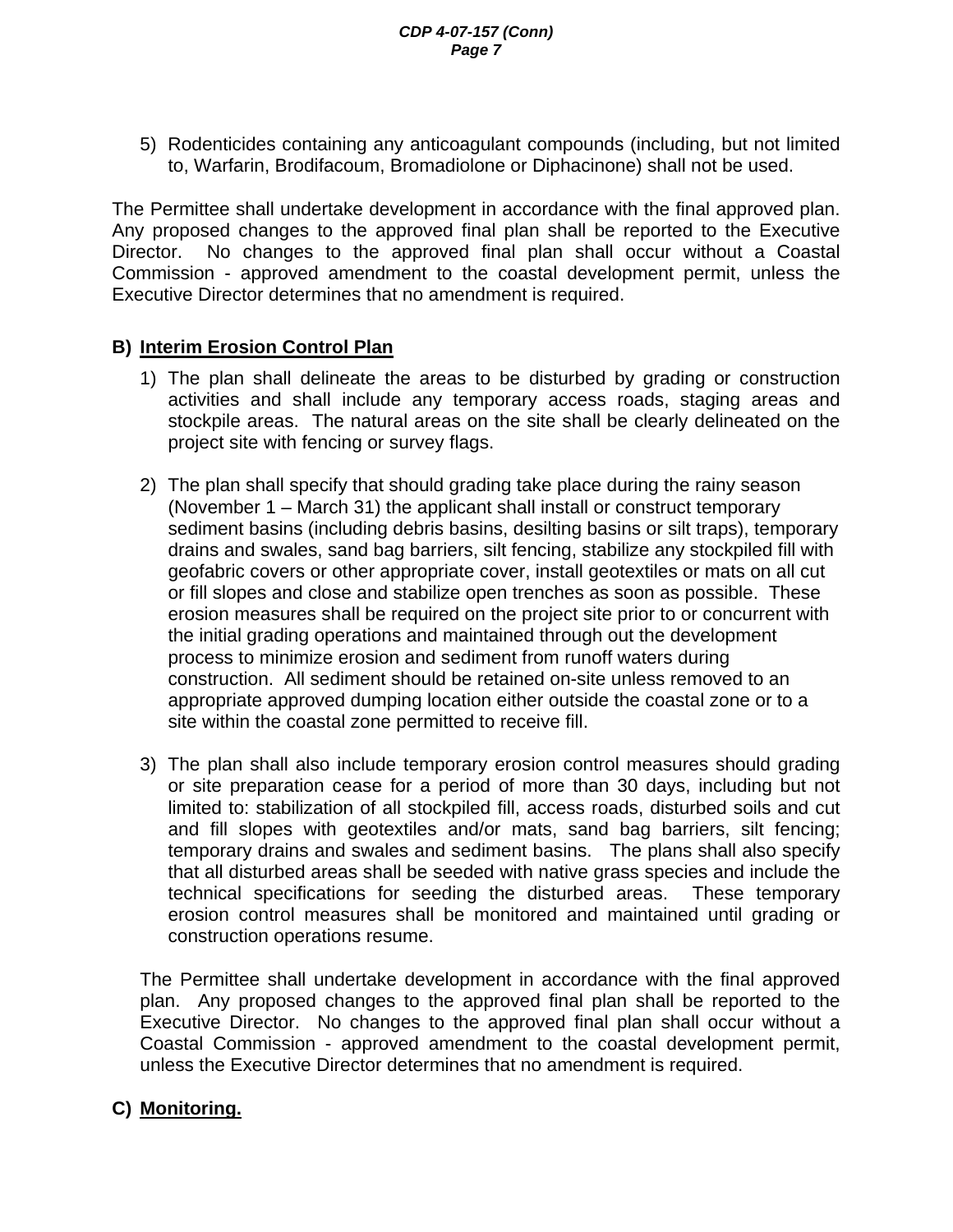- <span id="page-7-0"></span>(1) Five years from the date of the receipt of the Certificate of Occupancy for the residence the applicant shall submit for the review and approval of the Executive Director, a landscape monitoring report, prepared by a licensed Landscape Architect or qualified Resource Specialist, that certifies whether the on-site landscaping is in conformance with the landscape plan approved pursuant to this Special Condition. The monitoring report shall include photographic documentation of plant species and plant coverage.
- (2) If the landscape monitoring report indicates the landscaping is not in conformance with or has failed to meet the performance standards specified in the landscaping plan approved pursuant to this permit, the applicant, or successors in interest, shall submit a revised or supplemental landscape plan for the review and approval of the Executive Director. The revised landscaping plan must be prepared by a licensed Landscape Architect or a qualified Resource Specialist and shall specify measures to remediate those portions of the original plan that have failed or are not in conformance with the original approved plan. The applicant, or successors in interest, shall implement the approved version of the revised or supplemental landscape plan.

#### **4. Assumption of Risk, Waiver of Liability and Indemnity**

By acceptance of this permit, the applicant acknowledges and agrees (i) that the site may be subject to hazards from wildfire and erosion; (ii) to assume the risks to the applicant and the property that is the subject of this permit of injury and damage from such hazards in connection with this permitted development; (iii) to unconditionally waive any claim of damage or liability against the Commission, its officers, agents, and employees for injury or damage from such hazards; and (iv) to indemnify and hold harmless the Commission, its officers, agents, and employees with respect to the Commission's approval of the project against any and all liability, claims, demands, damages, costs (including costs and fees incurred in defense of such claims), expenses, and amounts paid in settlement arising from any injury or damage due to such hazards

#### **5. Structural Appearance**

*Prior to issuance of the Coastal Development Permit,* the applicant shall submit for the review and approval of the Executive Director, a color palette and material specifications for the outer surface of all structures authorized by the approval of Coastal Development Permit No. 4-07-157. The palette samples shall be presented in a format not to exceed  $8\frac{1}{2}$ " x 11" x  $\frac{1}{2}$ " in size. The palette shall include the colors proposed for the roofs, trims, exterior surfaces, driveways, retaining walls, and other structures authorized by this permit. Acceptable colors shall be limited to colors compatible with the surrounding environment (earth tones) including shades of green, brown and gray with no white or light shades and no bright tones. All windows shall be comprised of non-glare glass.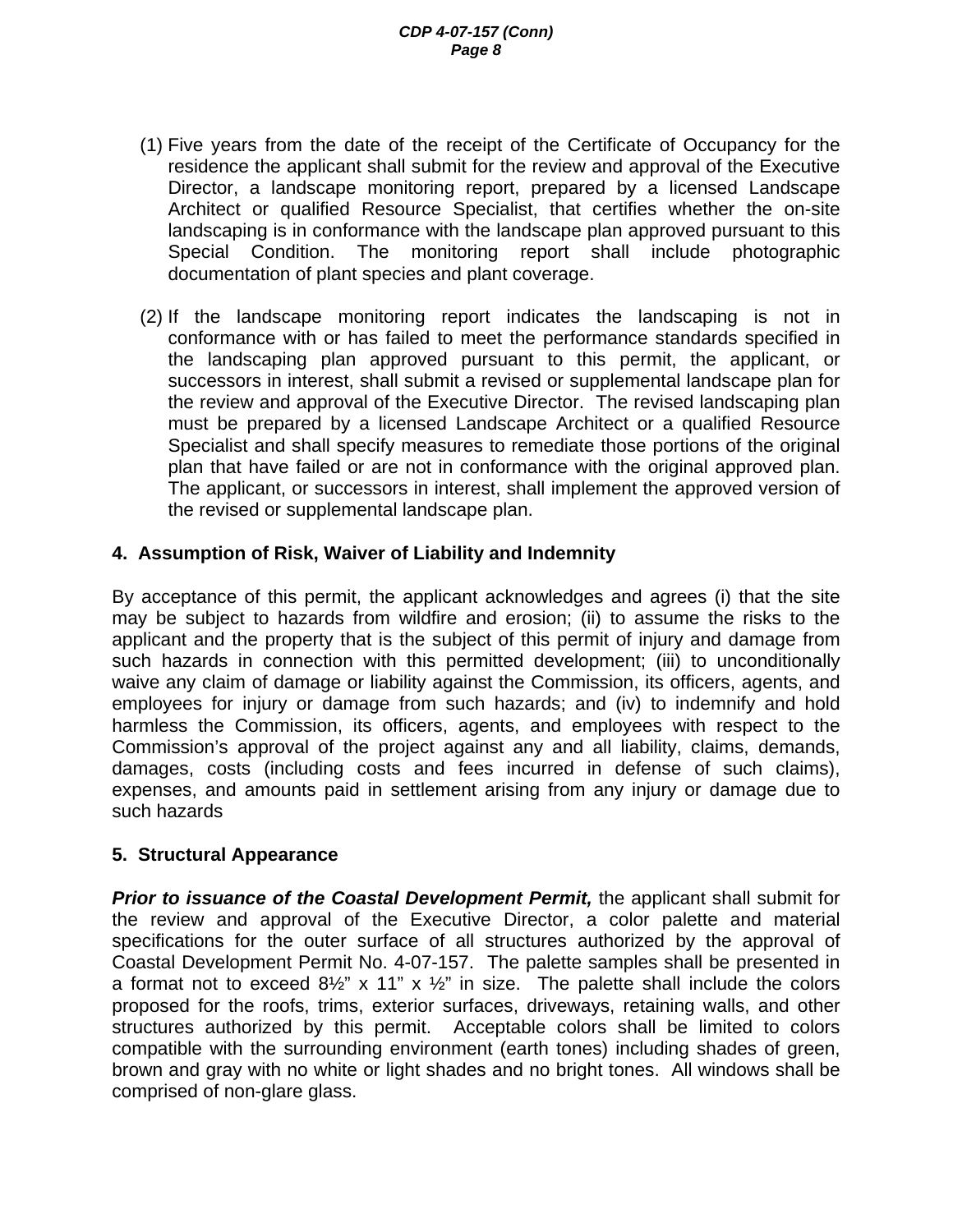<span id="page-8-0"></span>The approved structures shall be colored and constructed with only the colors and window materials authorized pursuant to this special condition. Alternative colors or materials for future repainting or resurfacing or new windows may only be applied to the structures authorized by Coastal Development Permit No. 4-07-157 if such changes are specifically authorized by the Executive Director as complying with this special condition.

#### **6. Lighting Restriction**

- *A.* The only outdoor night lighting allowed on the subject parcel is limited to the following:
	- 1. The minimum necessary to light walkways used for entry and exit to the structures, including parking areas on the site. This lighting shall be limited to fixtures that do not exceed two feet in height above finished grade, are directed downward and generate the same or fewer lumens than the amount generated by a 60 watt incandescent bulb, unless a greater number of lumens is authorized by the Executive Director.
	- 2. Security lighting attached to the residence and garage shall be controlled by motion detectors and is limited to same or fewer lumens than the amount generated by a 60 watt incandescent bulb.
	- 3. The minimum necessary to light the entry area to the driveway with the same or fewer lumens than the amount generated by a 60 watt incandescent bulb.
- B. No lighting around the perimeter of the site and no lighting for aesthetic purposes is allowed.

#### **7. Removal of Natural Vegetation**

Removal of natural vegetation for the purpose of fuel modification within the 50 foot zone surrounding the proposed structure(s) shall not commence until the local government has issued a building or grading permit for the development approved pursuant to this permit. Vegetation thinning within the 50-200 foot fuel modification zone shall not occur until commencement of construction of the structure(s) approved pursuant to Coastal Development Permit 4-07-157.

#### **8. Future Development Restriction**

This permit is only for the development described in Coastal Development Permit No. 4- 07-157. Pursuant to Title 14 California Code of Regulations Section 13250(b)(6), the exemptions otherwise provided in Public Resources Code Section 30610(a) shall not apply to any future development on any portion of the parcel. Accordingly, any future improvements to any portion of the property, including but not limited to the residence,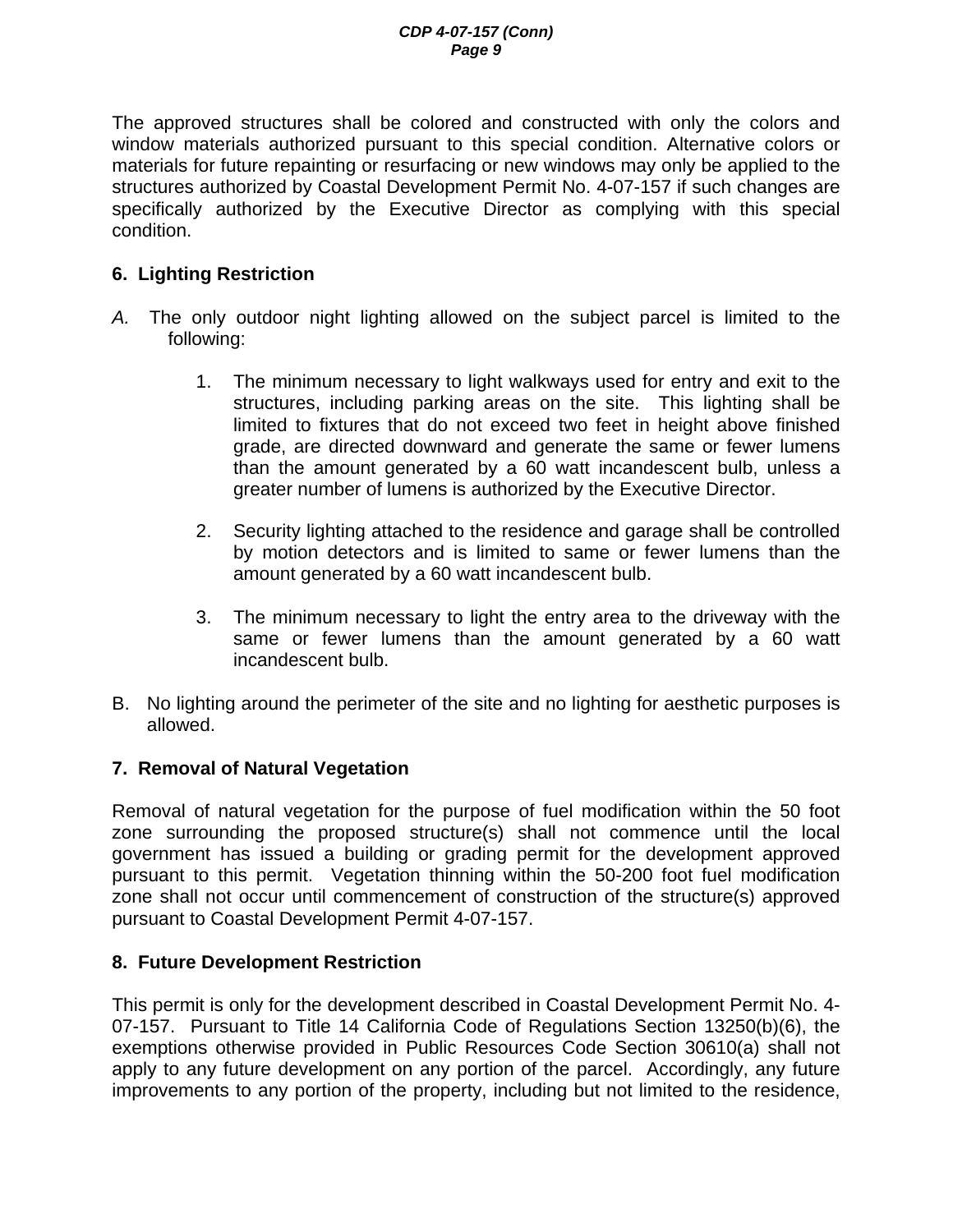<span id="page-9-0"></span>garage, water tank, septic system, landscaping, and removal of vegetation or grading other than as provided for in the approved fuel modification/landscape plan prepared pursuant to Special Condition Three (3), shall require an amendment to Coastal Development Permit No. 4-07-157 from the Commission or shall require an additional coastal development permit from the Commission or from the applicable certified local government.

#### **9. Deed Restriction**

*Prior to issuance of the Coastal Development Permit,* the applicant shall submit to the Executive Director for review and approval documentation demonstrating that the applicant has executed and recorded against the parcel(s) governed by this permit a deed restriction, in a form and content acceptable to the Executive Director: (1) indicating that, pursuant to this permit, the California Coastal Commission has authorized development on the subject property, subject to terms and conditions that restrict the use and enjoyment of that property; and (2) imposing the Special Conditions of this permit as covenants, conditions and restrictions on the use and enjoyment of the Property. The deed restriction shall include a legal description of the entire parcel or parcels governed by this permit. The deed restriction shall also indicate that, in the event of an extinguishment or termination of the deed restriction for any reason, the terms and conditions of this permit shall continue to restrict the use and enjoyment of the subject property so long as either this permit or the development it authorizes, or any part, modification, or amendment thereof, remains in existence on or with respect to the subject property.

#### **10. Pool Drainage and Maintenance**

By acceptance of this permit, the applicant agrees to install a no chlorine or low chlorine purification system and agrees to maintain proper pool water pH, calcium and alkalinity balance to ensure any runoff or drainage from the pool will not include excessive amounts of chemicals that may adversely affect water quality or environmentally sensitive habitat areas. In addition, the applicant agrees not to discharge chlorinated or non-chlorinated pool water into a street, storm drain, creek, canyon drainage channel, or other location where it could enter receiving waters.

## **IV. FINDINGS AND DECLARATIONS**

The Commission hereby finds and declares:

#### **A. Project Description and Background**

The applicant proposes to construct a three-story, 35-foot-tall, 3,486-square-foot singlefamily residence with an attached garage, deck, pool, driveway, septic system, landscaping, retaining walls, and 367 cubic yards of grading (101 cubic yards of cut, 266 cubic yards of fill, 165 cubic yards of material imported) (**Exhibits 2 through 6**).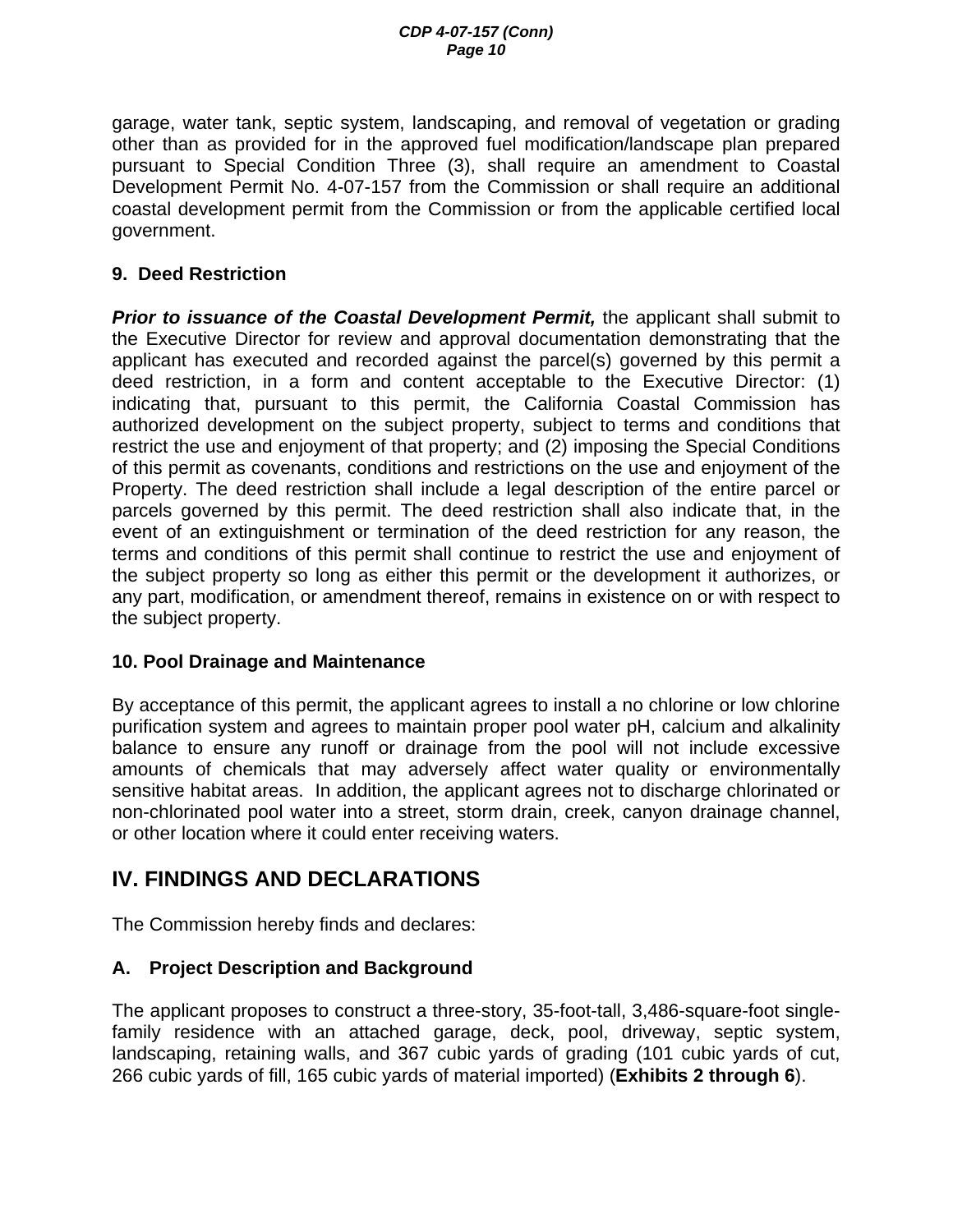The project site is a vacant 1.14-acre hillside parcel (APN 4453-025-004) located at 24744 Saddle Peak Road, northeast of the intersection of Saddle Peak Road and Loma Metisse Street, in the Santa Monica Mountains area in western Los Angeles County (**Exhibit 1**). The property is located on a southeast-facing slope that descends approximately 75 feet from Saddle Peak Road into a northeast-southwest trending drainage ravine. The southeast descending slopes exhibit slope ratios ranging from 1:1 to 2:1. The slope areas are vegetated with a moderate amount of wild grasses and shrubs. The subject parcel is within the Carbon Canyon watershed and directly south of the Cold Creek Management Area. The property is also approximately 1,700 feet east of the Las Flores Canyon blue line stream designated by USGS and 1,000 feet west of a branch of the Dark Canyon blue line stream. A flat pad, where the proposed residence would be located, currently exists on the project site directly adjacent to Saddle Peak Road. Review of 1977 aerial photographs indicates that this area was graded prior to the effective date of the Coastal Act.

The areas surrounding the subject parcel are developed with single-family residences. While the subject parcel supports some scattered mixed chaparral vegetation, the location of this vegetation does not constitute an environmentally sensitive habitat area (ESHA), as the subject property is surrounded by development and is not part of a large, contiguous block of native vegetation. The Backbone Trail is located approximately one mile north of the subject site. There are no public trails on any portion of the subject site and the proposed development will not result in any adverse impacts to public access.

The subject 1.14-acre parcel was created through Parcel Map 2856, which was recorded with the County of Los Angeles on June 19, 1974. (**Exhibit 7**). Therefore, the subject parcel was created in compliance with all applicable laws at the time of creation prior to the effective date of the Coastal Act of 1977 and is, therefore, considered a legal lot.

#### **B. Hazards and Geologic Stability**

The proposed development is located in the Malibu/Santa Monica Mountains area, an area historically subject to significant natural hazards including, but not limited to, landslides, erosion, flooding and wild fire. The submitted geology, geotechnical, and/or soils reports referenced as Substantive File Documents conclude that the project site is suitable for the proposed project based on the evaluation of the site's geology in relation to the proposed development. The reports contain recommendations to be incorporated into the project plans to ensure the stability and geologic safety of the proposed project, the project site, and the adjacent properties. To ensure stability and structural integrity and to protect the site and the surrounding sites, the Commission requires the applicant to comply with the recommendations contained in the applicable reports, to incorporate those recommendations into all final design and construction plans, and to obtain the geotechnical consultant's approval of those plans prior to the commencement of construction.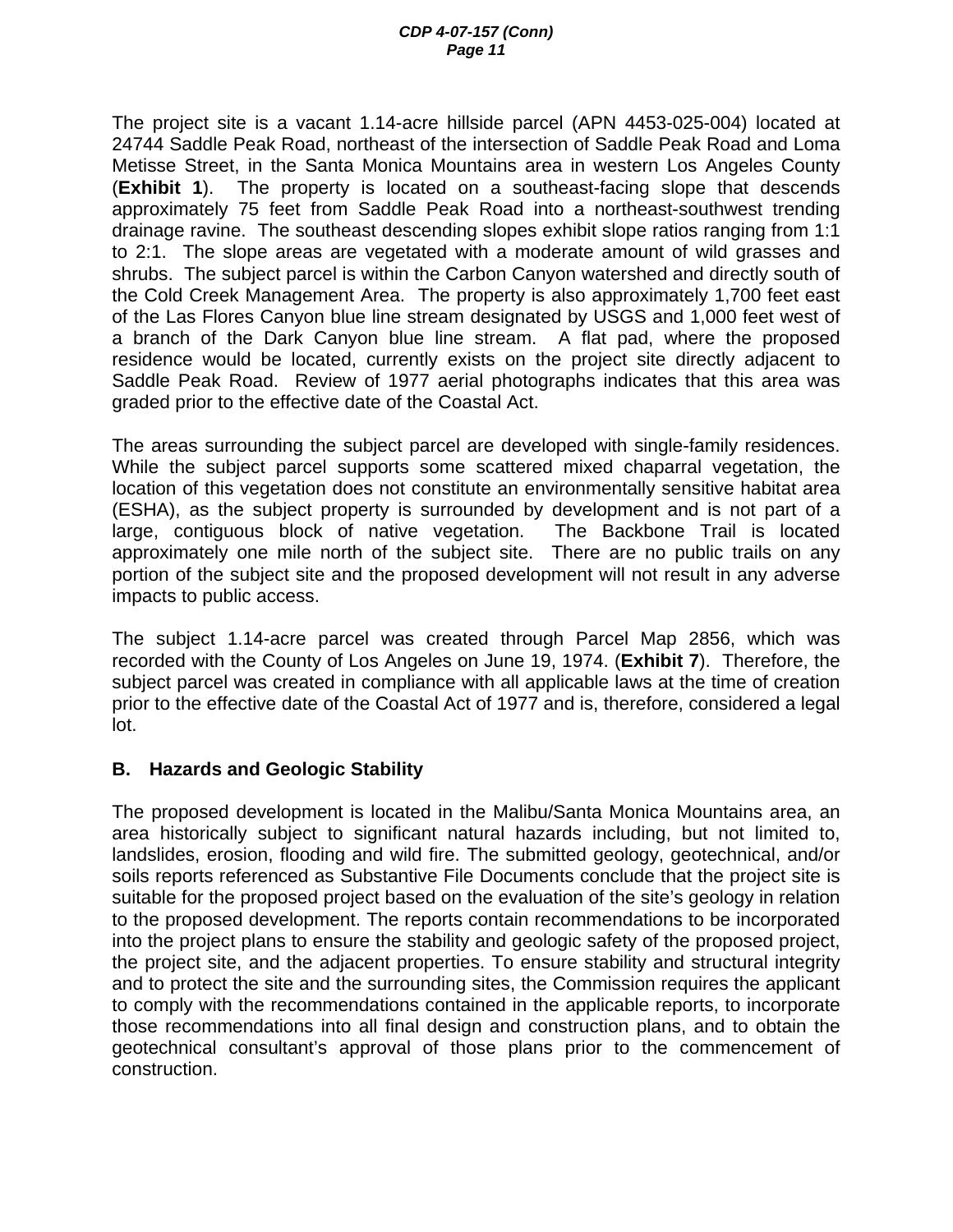Additionally, to minimize erosion and ensure stability of the project site, the project must include adequate drainage and erosion control measures. In order to achieve these goals, the Commission requires the applicant to submit drainage and interim erosion control plans certified by the geotechnical engineer.

Further, the Commission finds that, for the project to ensure stability and avoid contributing significantly to erosion, all slopes and disturbed areas of the subject site must be landscaped, primarily with native plants, to stabilize disturbed soils and reduce erosion resulting from the development.

Although the conditions described above render the project sufficiently stable to satisfy the requirements of Section 30253, no project is wholly without risks. Due to the fact that the proposed project is located in an area subject to an extraordinary potential for damage or destruction from natural hazards, including wildfire and erosion, those risks remain substantial here. If the applicant nevertheless chooses to proceed with the project, the Commission requires the applicant to assume the liability from these associated risks. Through the assumption of risk condition, the applicant acknowledges the nature of the fire and/or geologic hazard that exists on the site and that may affect the safety of the proposed development.

The following special conditions are required, as determined in the findings above, to assure the project's consistency with Section 30253 of the Coastal Act and as a response to the risks associated with the project:

| <b>Special Condition 1: Plans Conforming to Geotechnical Engineer's</b>           |
|-----------------------------------------------------------------------------------|
| Recommendations                                                                   |
| <b>Special Condition 2: Drainage and Polluted Runoff Control Plans</b>            |
| <b>Special Condition 3: Landscaping and Erosion Control Plans</b>                 |
| <b>Special Condition 4:</b> Assumption of Risk, Waiver of Liability and Indemnity |

For the reasons set forth above, the Commission finds that, as conditioned, the proposed project is consistent with Section 30253 of the Coastal Act.

### **C. Water Quality**

The Commission recognizes that new development in the Santa Monica Mountains has the potential to adversely impact coastal water quality because changes such as the removal of native vegetation, the increase in impervious surfaces, and the introduction of new residential uses cause increases in runoff, erosion, and sedimentation and the introduction of pollutants such as petroleum, cleaning products, pesticides, and other pollutants, as well as effluent from septic systems.

The proposed development will result in an increase in impervious surfaces, which leads to an increase in the volume and velocity of stormwater runoff that can be expected to leave the site and eventually be discharged to coastal waters, including streams, wetlands, and estuaries. The pollutants commonly found in runoff associated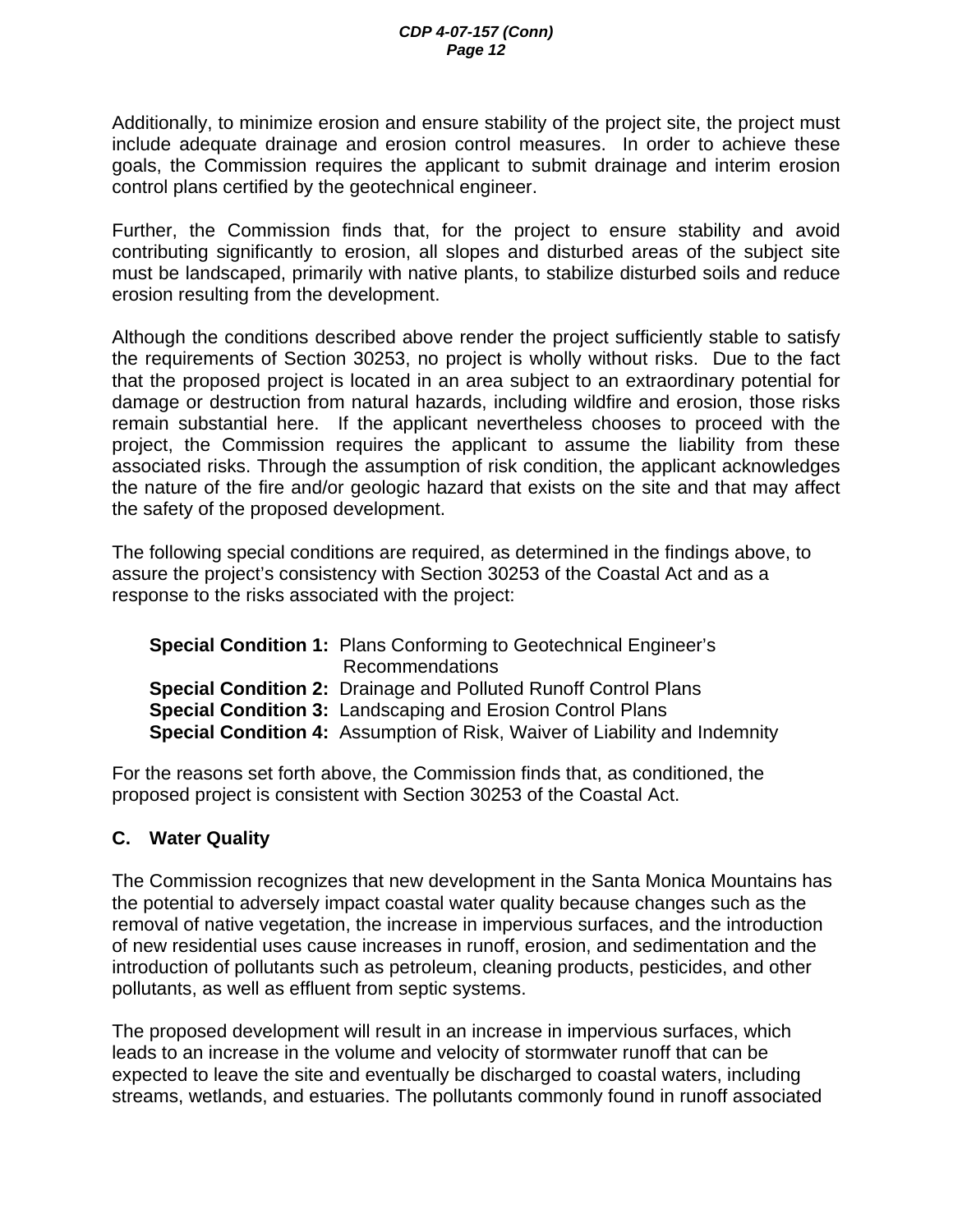with residential use can reduce the biological productivity and the quality of such waters and thereby reduce optimum populations of marine organisms and have adverse impacts on human health. Additionally, both leakage and periodic maintenance drainage of the proposed swimming pool, if not monitored and/or conducted in a controlled manner, may result in excess runoff and erosion potentially causing the instability of the site and adjacent properties and potential impacts from pool chemicals (i.e. pool water algaecides, chemical pH balancing, and other water conditioning chemicals).

Therefore, in order to minimize the potential for such adverse impacts to water quality resulting from drainage runoff both during construction and in the post-development stage, the Commission requires the incorporation of Best Management Practices designed to control the volume, velocity and pollutant load of stormwater leaving the developed site, including: 1) sizing post-construction structural BMPs to accommodate (infiltrate, filter, or otherwise treat) the runoff from all storms up to and including the  $85<sup>th</sup>$ percentile storm runoff event; 2) implementing erosion control measures during construction and post construction; and 3) revegetating all graded and disturbed areas with primarily native landscaping.

Additionally, the applicant's geologic consultants have concluded that the site is suitable for the proposed septic system and that there would be no adverse impact to the site or surrounding areas from the use of a septic system. The County of Los Angeles Environmental Health Department has given in-concept approval of the proposed septic system, indicating that it meets the plumbing code requirements. The Commission has found that conformance with the provisions of the plumbing code is protective of water resources.

The following special conditions are required, as determined in the findings above, to assure the project's consistency with Section 30231 of the Coastal Act:

**Special Condition 2:** Drainage and Polluted Runoff Control Plans **Special Condition 3:** Landscaping and Erosion Control Plans **Special Condition 7:** Removal of Native Vegetation **Special Condition 10:** Pool Drainage and Maintenance

Therefore, the Commission finds that the proposed project, as conditioned, is consistent with Section 30231 of the Coastal Act.

#### **D. Visual Resources**

Section **30251** of the Coastal Act states:

*The scenic and visual qualities of coastal areas shall be considered and protected as a resource of public importance. Permitted development shall be sited and designed to protect views to and along the ocean and scenic coastal areas, to minimize the alteration of natural land forms, to be visually compatible with the character of surrounding areas, and, where*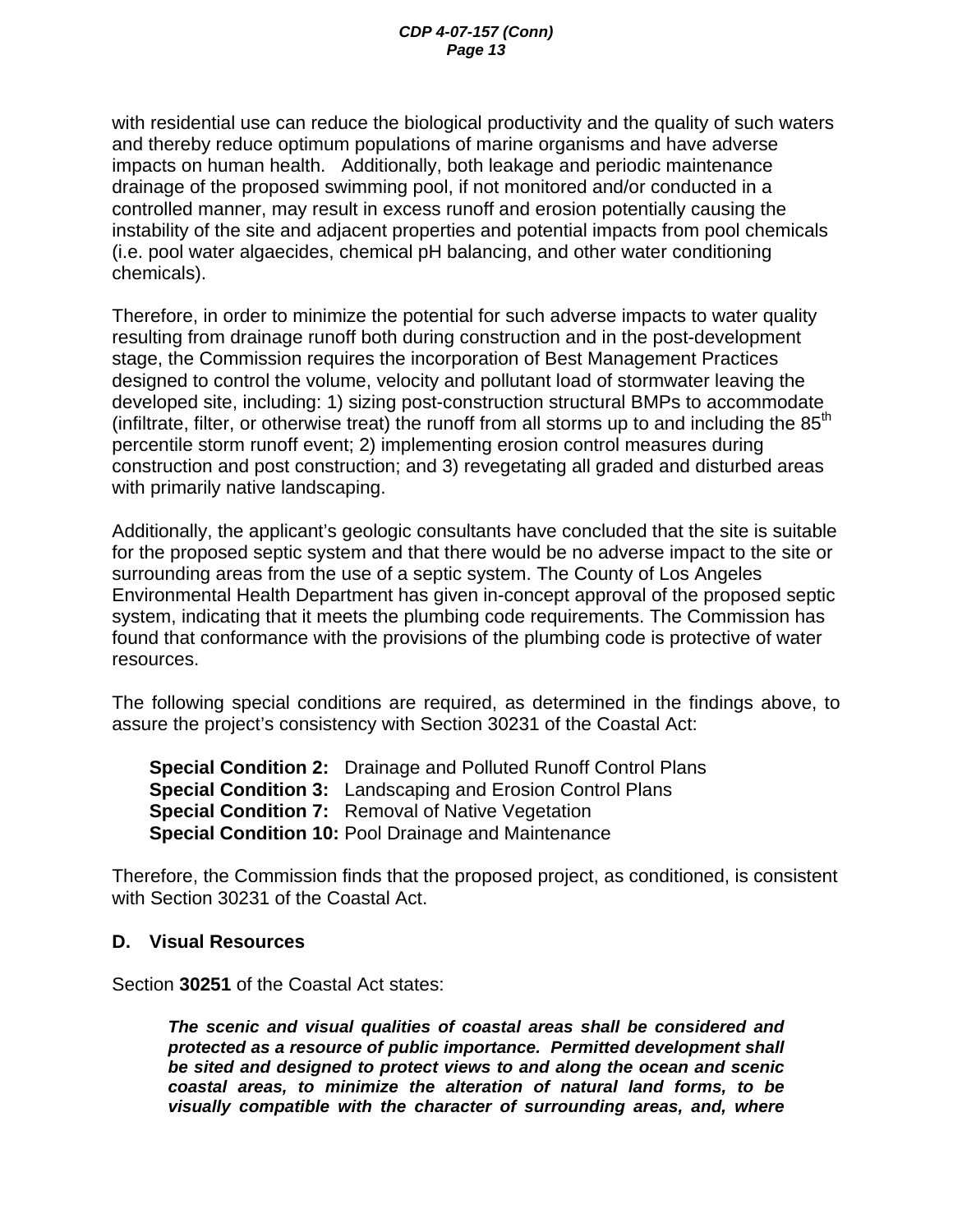*feasible, to restore and enhance visual quality in visually degraded areas. New development in highly scenic areas such as those designated in the California Coastline Preservation and Recreation Plan prepared by the Department of Parks and Recreation and by local government shall be subordinate to the character of its setting.* 

Section 30251 of the Coastal Act requires scenic and visual qualities to be considered and preserved. Section 30251 also requires that development be sited and designed to protect views of scenic areas, minimize alteration of landforms, and be visually compatible with the surrounding area.

In addition, the Malibu/Santa Monica Mountains LUP provides policy guidance regarding the protection of visual resources. The Coastal Commission, as guidance in the review of development proposals in the Santa Monica Mountains, has applied these policies.

- *P91 All new development shall be designed to minimize impacts and alterations of physical features, such as ravines and hillsides, and processes of the site (i.e., geological, soils, hydrological, water percolation and runoff) to the maximum extent feasible.*
- *P125 New development shall be sited and designed to protect public views from LCP-designated highways to and along the shoreline and to scenic coastal areas, including public parklands. Where physically and economically feasible, development on a sloped terrain should be set below road grade.*
- *P129 Structures should be designed and located so as to create an attractive appearance and harmonious relationship with the surrounding environment.*
- *P130 In highly scenic areas and along scenic highways, new development (including buildings, fences, paved areas, signs, and landscaping) shall:* 
	- *Be sited and designed to protect views to and along the ocean and to and along other scenic features, as defined and identified in the Malibu LUP.*
	- *Minimize the alteration of natural landforms*
	- *Be landscaped to conceal raw cut slopes*
	- *Be visually compatible with and subordinate to the character of its setting.*
	- *Be sited so as to not significantly intrude into the skyline as seen from public viewing places.*
- *P131 Where feasible, prohibit placement of structures that will break the ridgeline views, as seen from public places*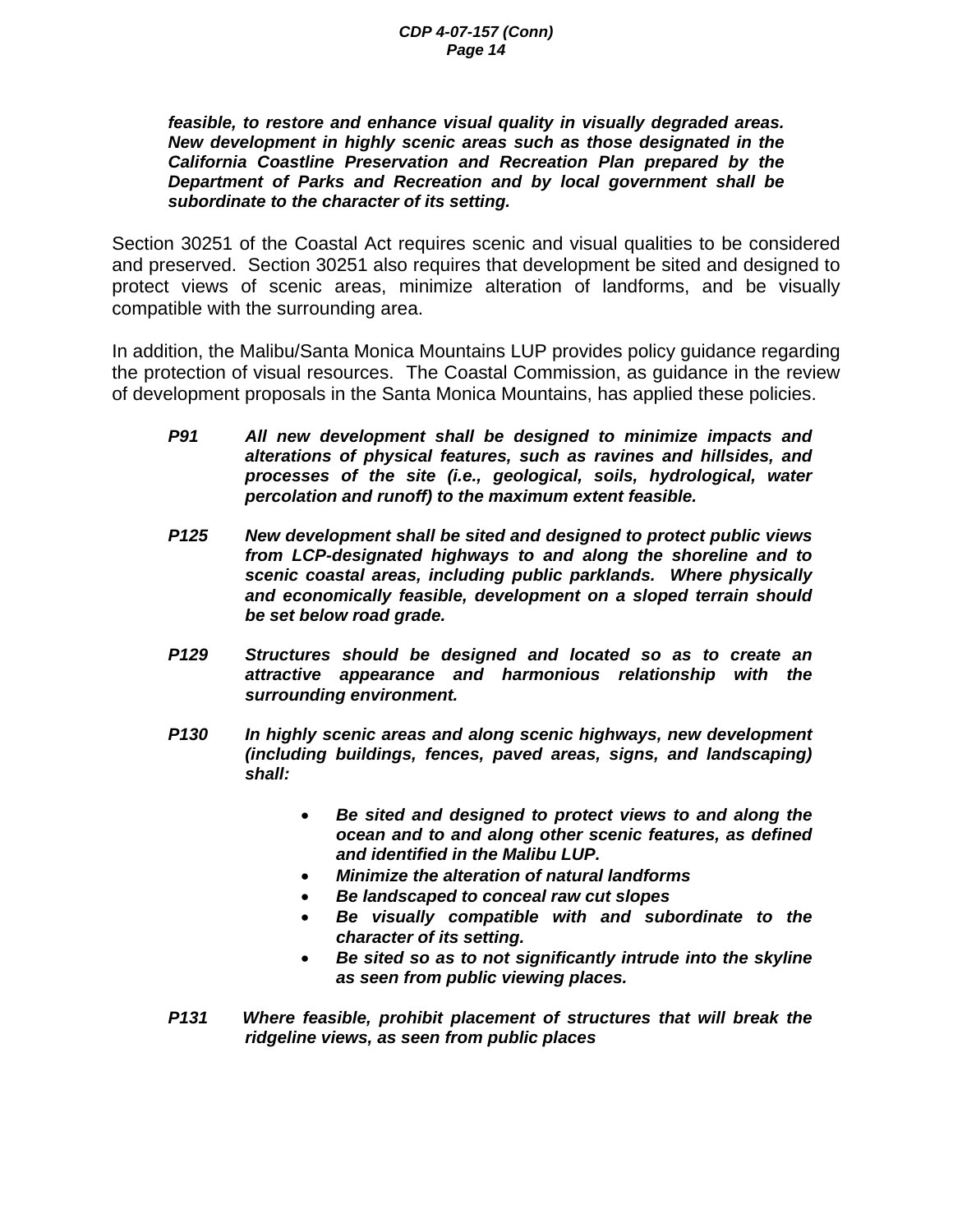*P134 Structures shall be sited to conform to the natural topography, as feasible. Massive grading and reconfiguration of the site shall be discouraged.* 

#### *P142 New development along scenic roadways shall be set below the road grade on the down hill side wherever feasible, to protect designated scenic canyon and ocean views.*

The proposed development has been designed to minimize landform alteration on site and visual impacts on the surrounding areas. The residence would be built into the hillside slope on an existing building pad that was graded prior to the effective date of the Coastal Act and would have a final roof elevation of approximately 16 feet above the existing roadway grade. Access to the portion of Saddle Peak Road on which the subject development is proposed is currently restricted by a private electronic gate. Given that the roadway adjacent to the subject parcel is private, construction of the proposed single-family residence would not have any impacts to views from Saddle Peak Road.

Additionally, the Backbone Trail runs in an east-west direction approximately one mile north of the subject property. The Backbone Trail does not cross any portion of the subject site and the proposed project will not result in any adverse impacts to public access. A significant east-west ridgeline lies north of the subject property and south of the Backbone Trail. The final elevation of the proposed residence would be below the elevation of this ridgeline; therefore, the proposed residence would not be visible by members of the public utilizing the Backbone Trail.

The project site is located at the top of a ridge crest that is visible from Piuma Road, a designated scenic highway in the Malibu Land Use Plan. However, the proposed residence would not significantly alter the existing visual resources in the area. While the subject property is currently vacant, there are existing single-family residences in the immediate vicinity surrounding the project site. The proposed project will be consistent with the character and scale of the existing neighborhood and is designed to "step down" with the natural contours of the land minimizing the need for excessive grading and landform alteration. However, due to the highly visible nature of the project site as seen from Piuma Road, the Commission finds it necessary to require mitigation measures to minimize visual impacts.

In past permit actions, the Commission has found that the visual impact of new development can be minimized by requiring all surfaces to be finished in a color consistent with the surrounding natural landscape and, further, by requiring that windows on the proposed residence be made of non-reflective glass. Therefore, to ensure visual impacts associated with the colors of the structure and the potential glare of the window glass are minimized, the Commission requires the applicant to use colors compatible with the surrounding environment and non-glare glass, as detailed in **Special Condition Five (5).**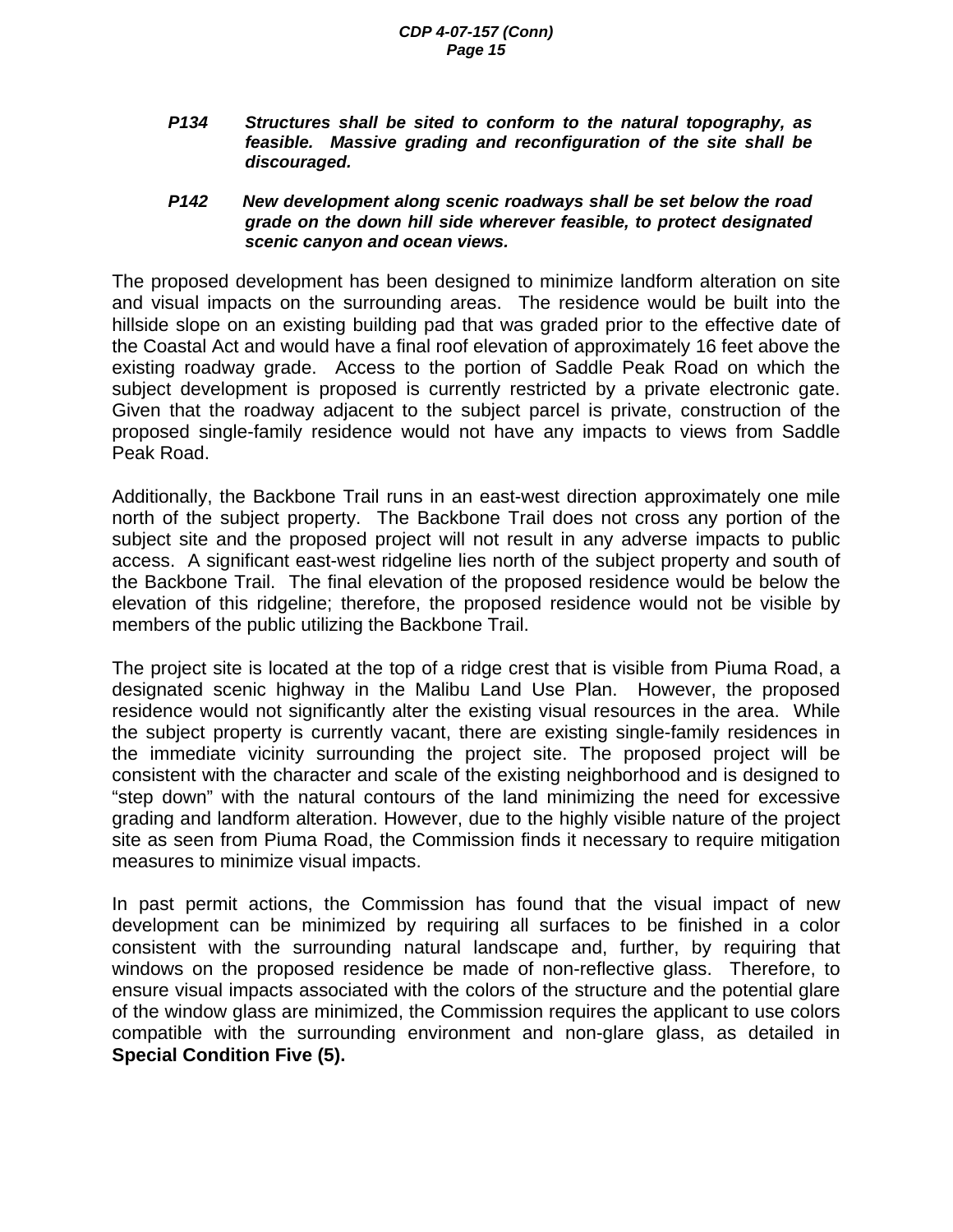Visual impacts can be further reduced by the use of appropriate and adequate landscaping. Therefore, **Special Condition Three (3)** requires the applicant to ensure that the vegetation on site remains visually compatible with the native flora of surrounding areas. To ensure that the final approved landscaping plans are successfully implemented, Special Condition Three (3) also requires the applicant to revegetate all disturbed areas in a timely manner and includes a monitoring component to ensure the successful establishment of all newly planted and landscaped areas over time.

Additionally, the Commission has found that night lighting of areas in the Malibu/Santa Monica Mountains creates a visual impact to nearby scenic roads, parks, and trails. In addition, night lighting may alter or disrupt feeding, nesting, and roosting activities of native wildlife species. Therefore, **Special Condition Six (6)** limits night lighting of the site in general; limits lighting to the developed area of the site; and specifies that lighting be shielded downward. The restriction on night lighting is necessary to protect the night time rural character of this portion of the Santa Monica Mountains consistent with the scenic and visual qualities of this coastal area. Additionally, the lighting restrictions will attenuate the impacts of unnatural light sources and reduce impacts to sensitive wildlife species that may move across the project site.

Finally, regarding future developments or improvements, certain types of development on the property, normally associated with a single-family residence, which might otherwise be exempt, have the potential to impact visual resources in this area. Thus, it is necessary to ensure that any future development or improvements normally associated with the entire property, which might otherwise be exempt, is reviewed by the Commission for compliance with the scenic resource policy, Section 30251 of the Coastal Act. Therefore, **Special Condition Eight (8)**, the Future Development Restriction, will ensure that the Commission will have the opportunity to review future projects for compliance with the Coastal Act. Further, **Special Condition Nine (9)** requires the applicant to record a deed restriction that imposes the terms and conditions of this permit as restrictions on use and enjoyment of the subject property and provides any prospective purchaser with recorded notice that the restrictions are imposed on the subject property.

Therefore, the Commission finds that the project, as conditioned, minimizes adverse effects to visual resources by protecting public views to and along the coast, minimizing the alteration of natural landforms, and by being visually compatible with the character of the surrounding area. Therefore, the Commission finds that the proposed project, as conditioned, is consistent with Section 30251 of the Coastal Act.

#### **E. Local Coastal Program**

Section 30604 of the Coastal Act states:

*a) Prior to certification of the local coastal program, a coastal development permit shall be issued if the issuing agency, or the*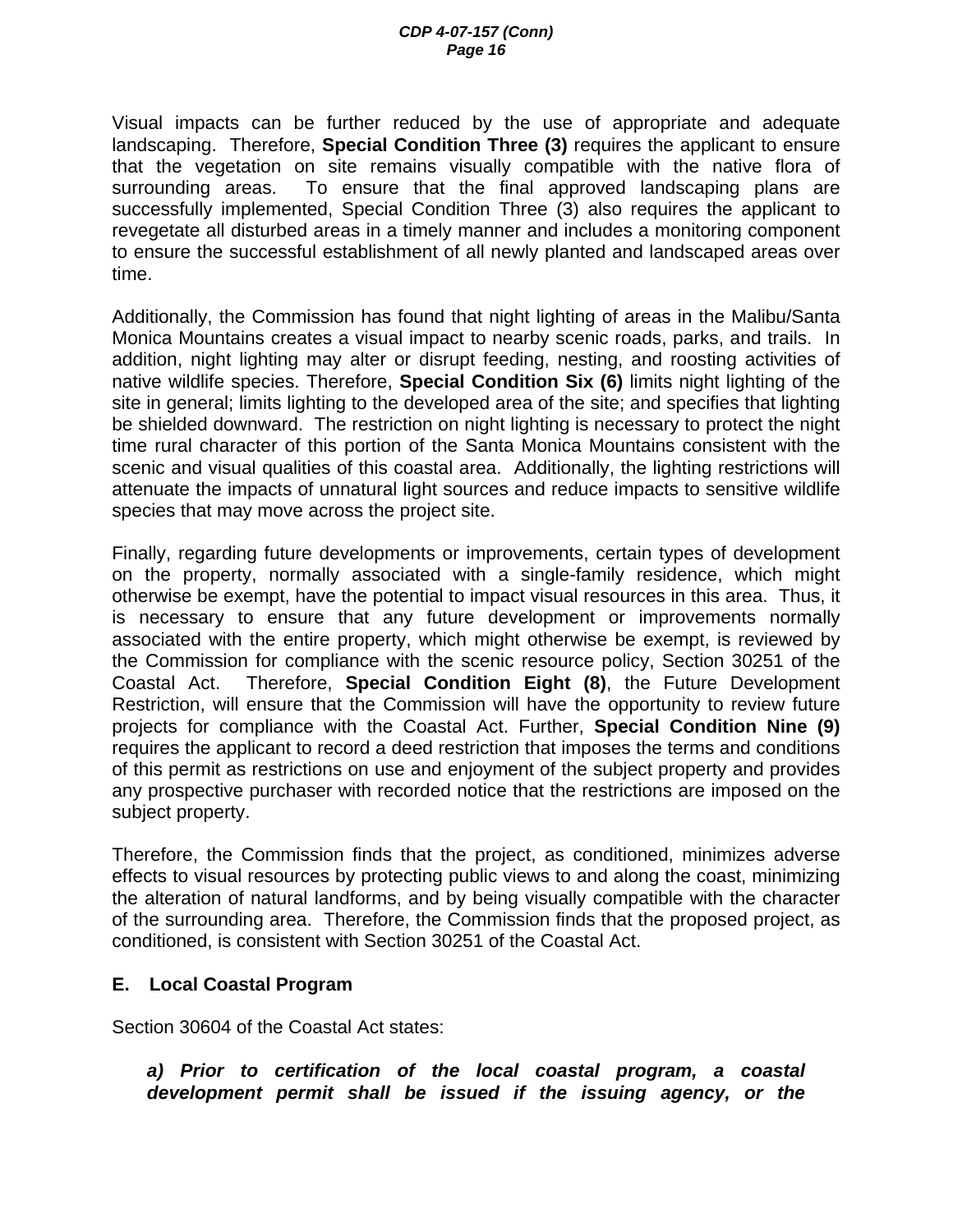*commission on appeal, finds that the proposed development is in conformity with the provisions of Chapter 3 (commencing with Section 30200) of this division and that the permitted development will not prejudice the ability of the local government to prepare a local program that is in conformity with the provisions of Chapter 3 (commencing with Section 30200).* 

Section 30604(a) of the Coastal Act provides that the Commission shall issue a Coastal Development Permit only if the project will not prejudice the ability of the local government having jurisdiction to prepare a Local Coastal Program, which conforms to Chapter 3 policies of the Coastal Act. The preceding sections provide findings that the proposed project will be in conformity with the provisions of Chapter 3 if certain conditions are incorporated into the projects and are accepted by the applicant. As conditioned, the proposed developments will not create adverse impacts and is found to be consistent with the applicable policies contained in Chapter 3. Therefore, the Commission finds that approval of the proposed developments, as conditioned, will not prejudice the County of Los Angeles' ability to prepare a Local Coastal Program for this area which is also consistent with the policies of Chapter 3 of the Coastal Act, as required by Section 30604(a).

### **F. California Environmental Quality Act**

Section 13096(a) of the Commission's administrative regulations requires Commission approval of a Coastal Development Permit application to be supported by a finding showing the application, as conditioned by any conditions of approval, to be consistent with any applicable requirements of the California Environmental Quality Act (CEQA). Section 21080.5(d)(2)(A) of CEQA prohibits a proposed development from being approved if there are feasible alternatives or feasible mitigation measures available which would substantially lessen any significant adverse effect that the activity may have on the environment.

The Commission incorporates its findings on Coastal Act consistency at this point as if set forth in full. These findings address and respond to all public comments regarding potential significant adverse environmental effects of the project that were received prior to preparation of the staff report. As discussed above, the proposed development, as conditioned, is consistent with the policies of the Coastal Act. Feasible mitigation measures which will minimize all adverse environmental effects have been required as special conditions. As conditioned, there are no feasible alternatives or feasible mitigation measures available, beyond those required, which would substantially lessen any significant adverse impact that the activity may have on the environment. Therefore, the Commission finds that the proposed project, as conditioned to mitigate the identified impacts, can be found to be consistent with the requirements of the Coastal Act to conform to CEQA.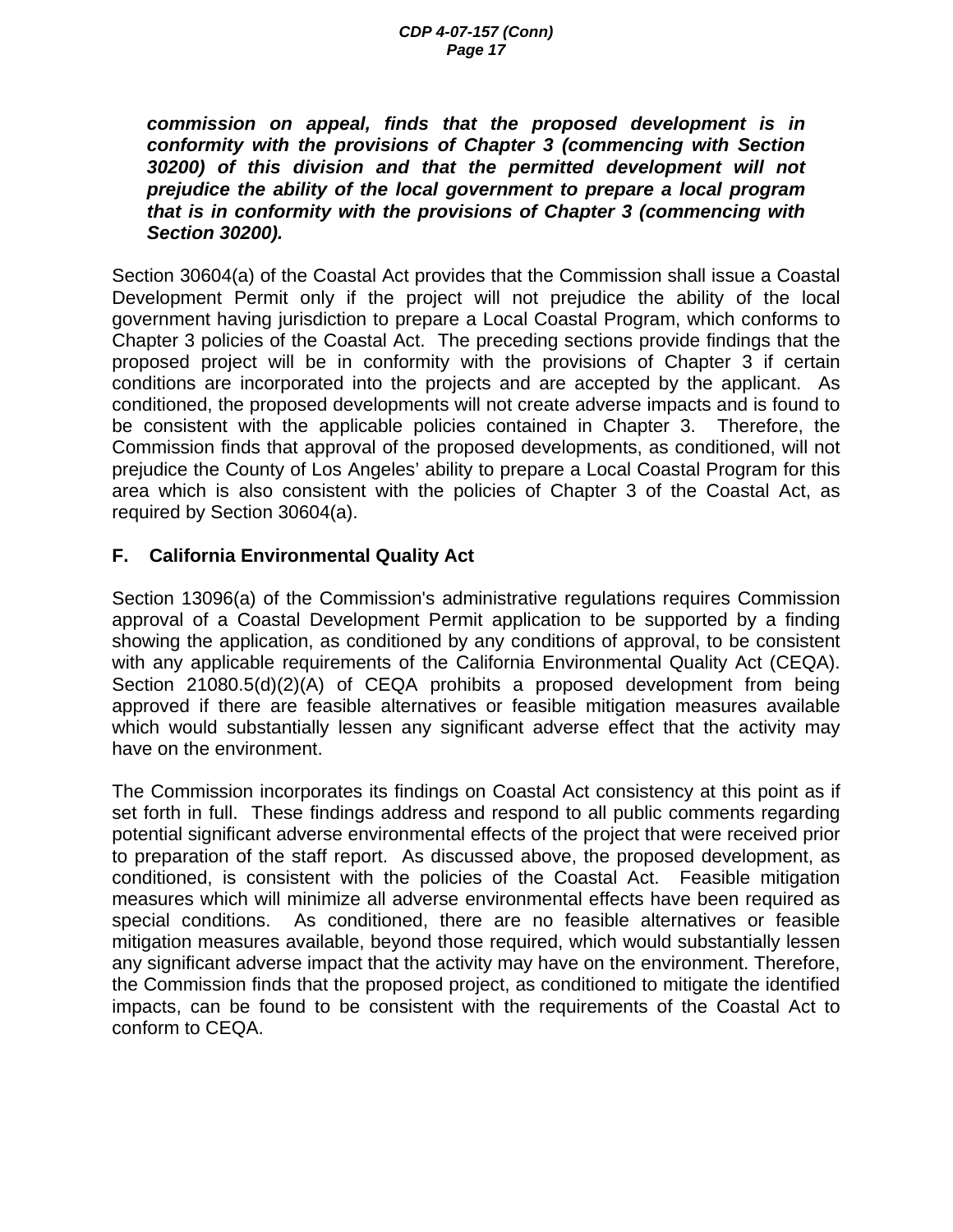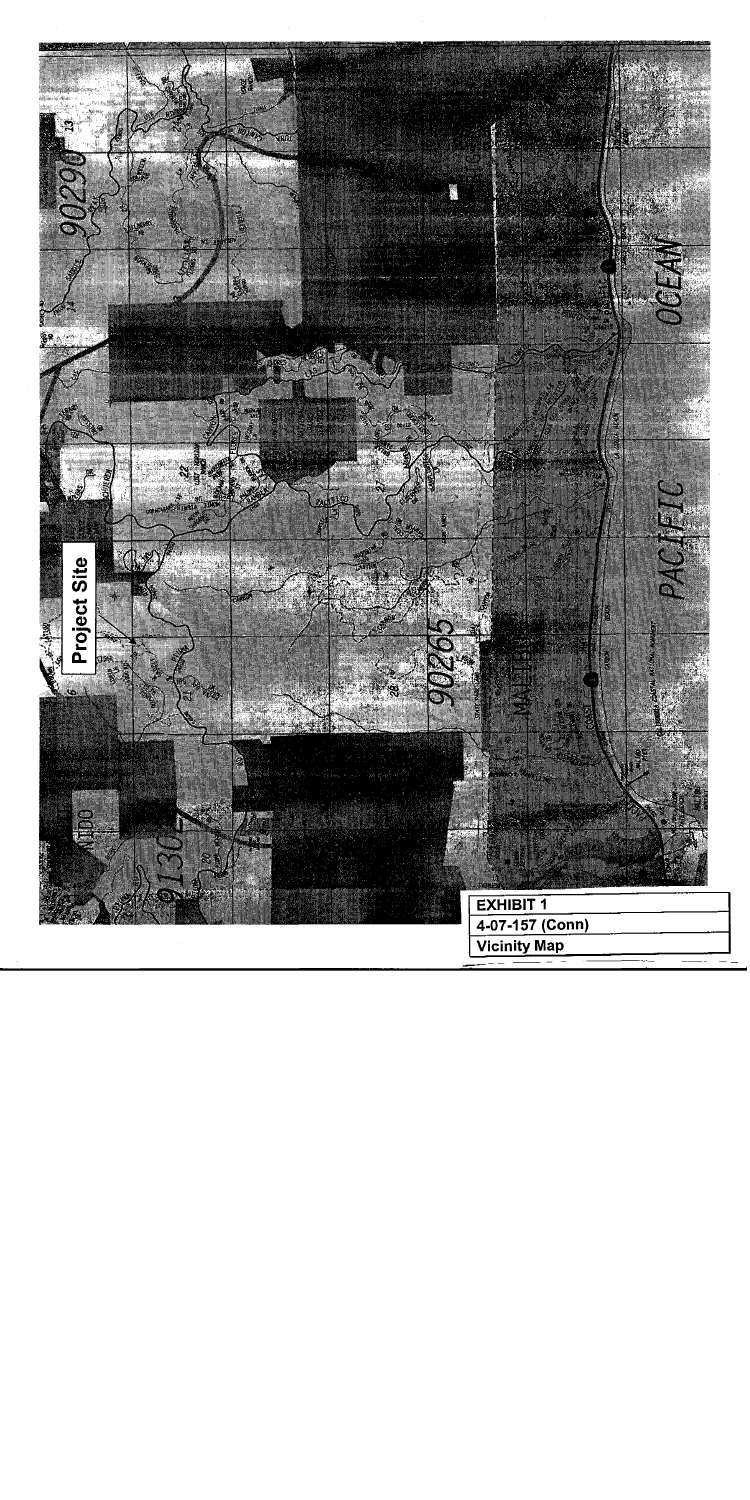

 $z$   $\bigoplus$ 



۰,

| <b>EXHIBIT 2</b> |  |
|------------------|--|
| 4-07-157 (Conn)  |  |
| <b>Site Plan</b> |  |
|                  |  |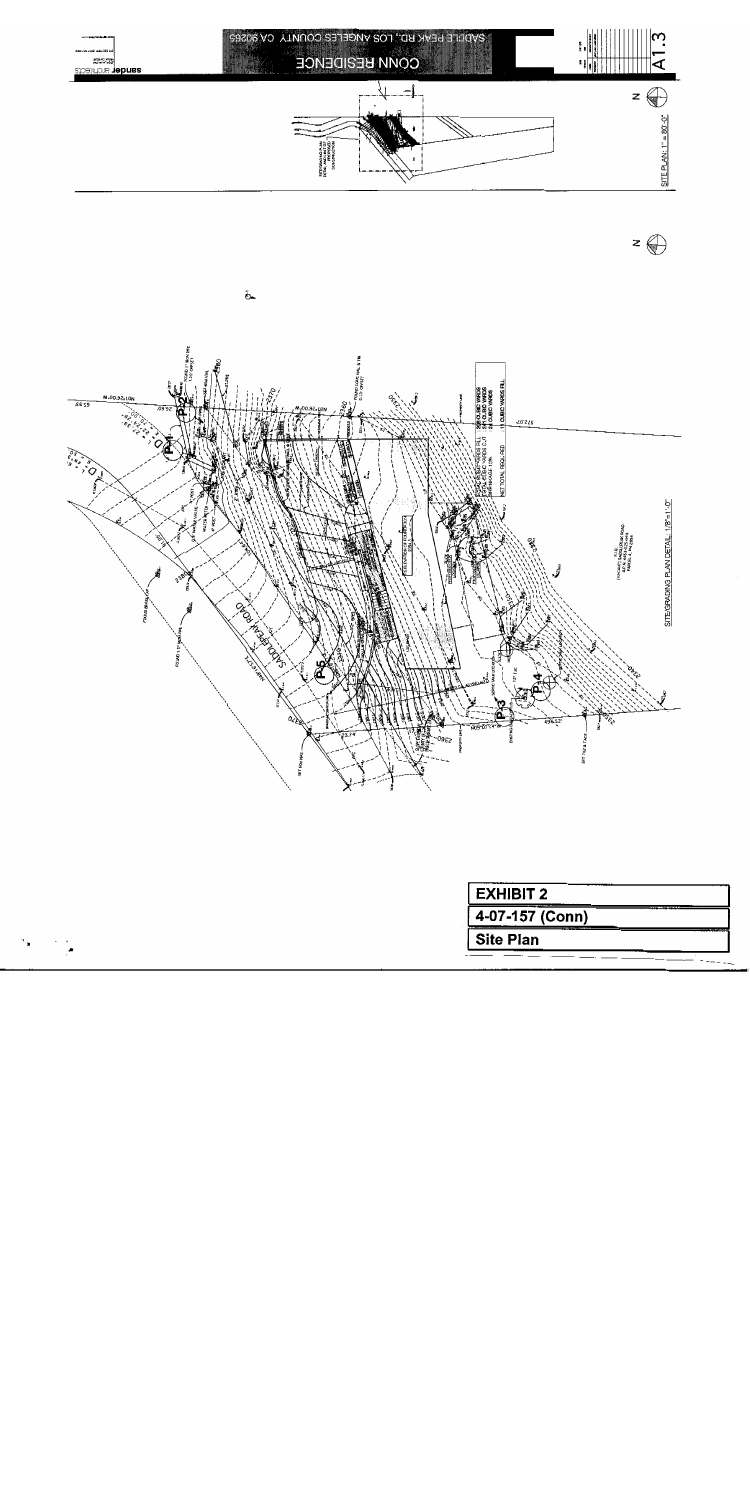

 $\gamma_{\rm A}$ 

| <b>EXHIBIT 3</b>       |  |
|------------------------|--|
| 4-07-157 (Conn)        |  |
| <b>North Elevation</b> |  |
|                        |  |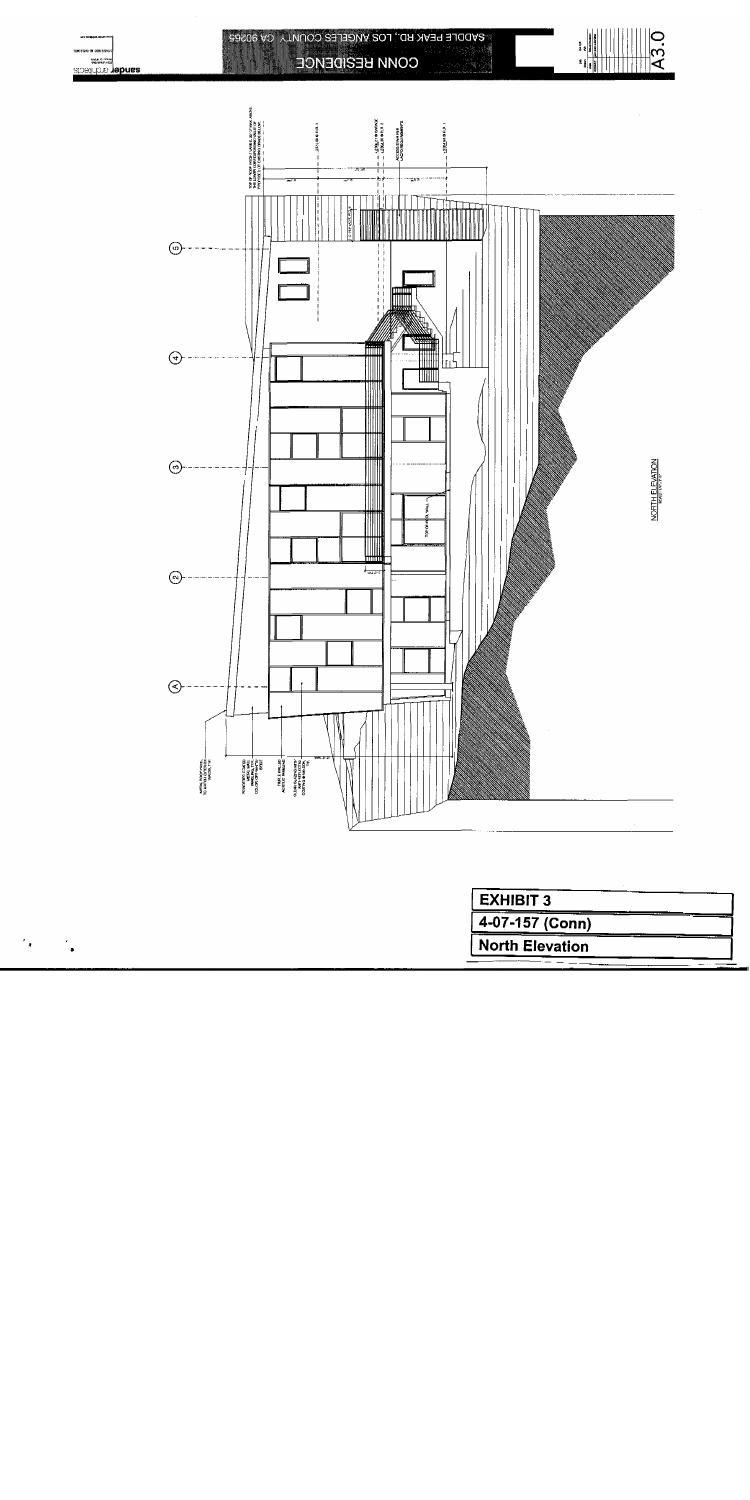

 $^{\dagger}$  A

| <b>EXHIBIT 4</b>      |  |
|-----------------------|--|
| 4-07-157 (Conn)       |  |
| <b>West Elevation</b> |  |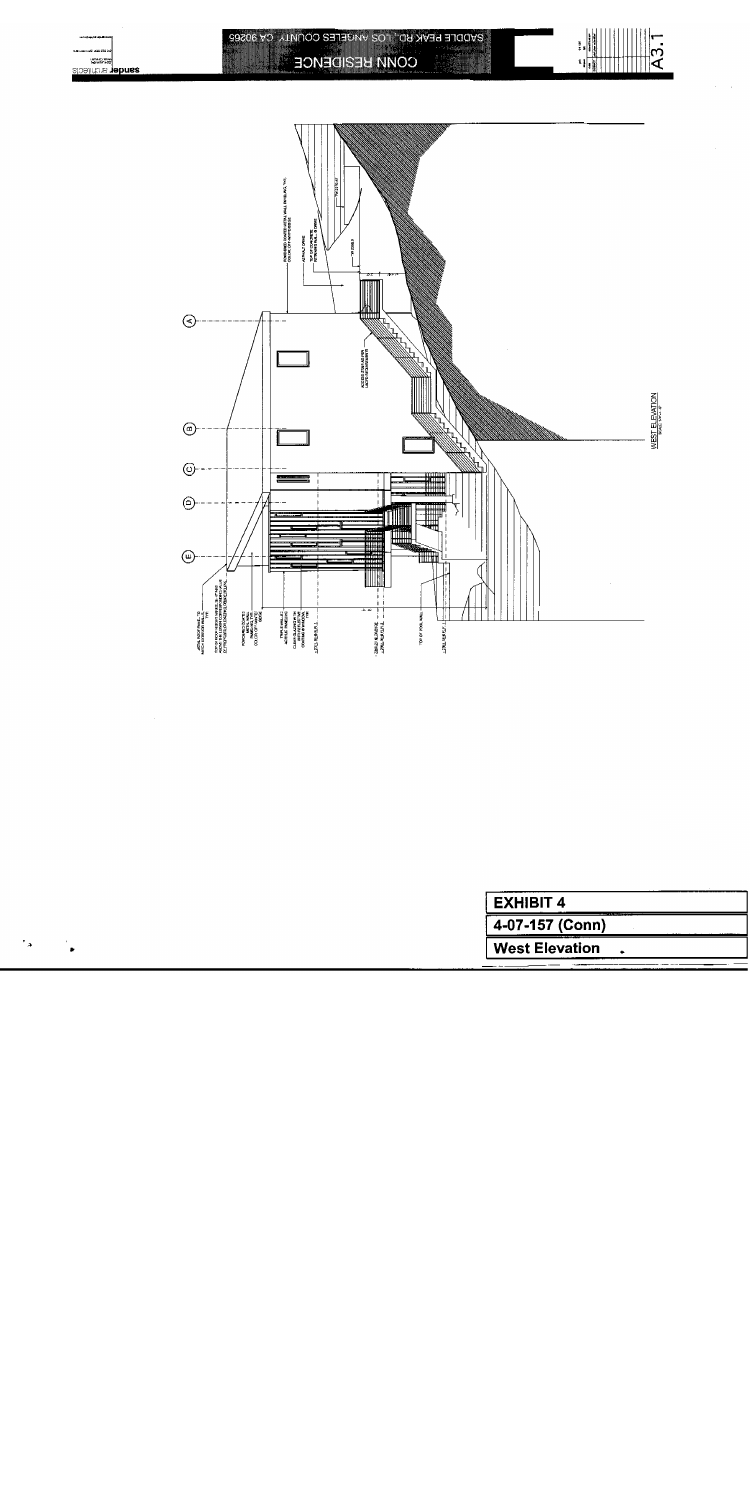

| 4-07-157 (Conn) | EXHIBIT 5             |  |
|-----------------|-----------------------|--|
|                 |                       |  |
|                 | <b>East Elevation</b> |  |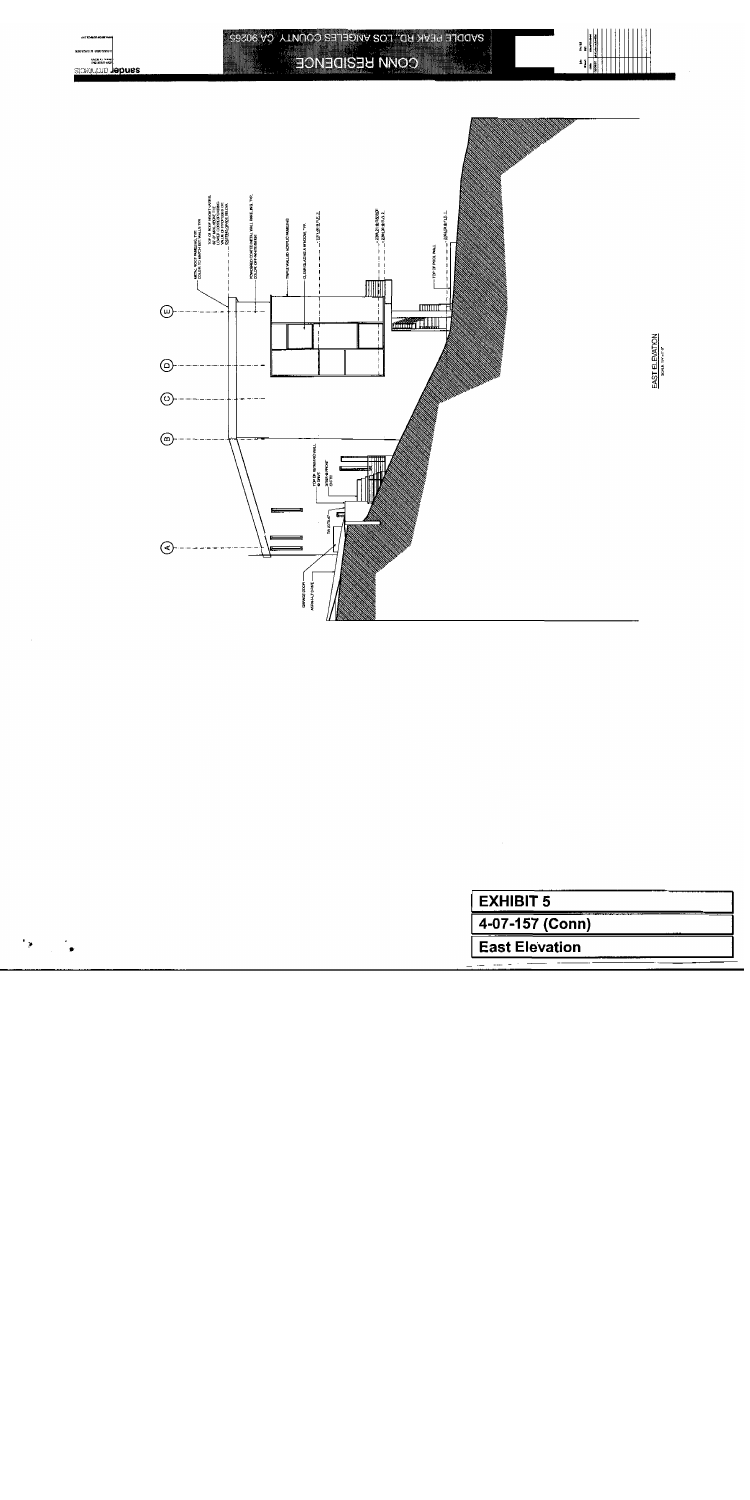

 $\blacktriangleright$